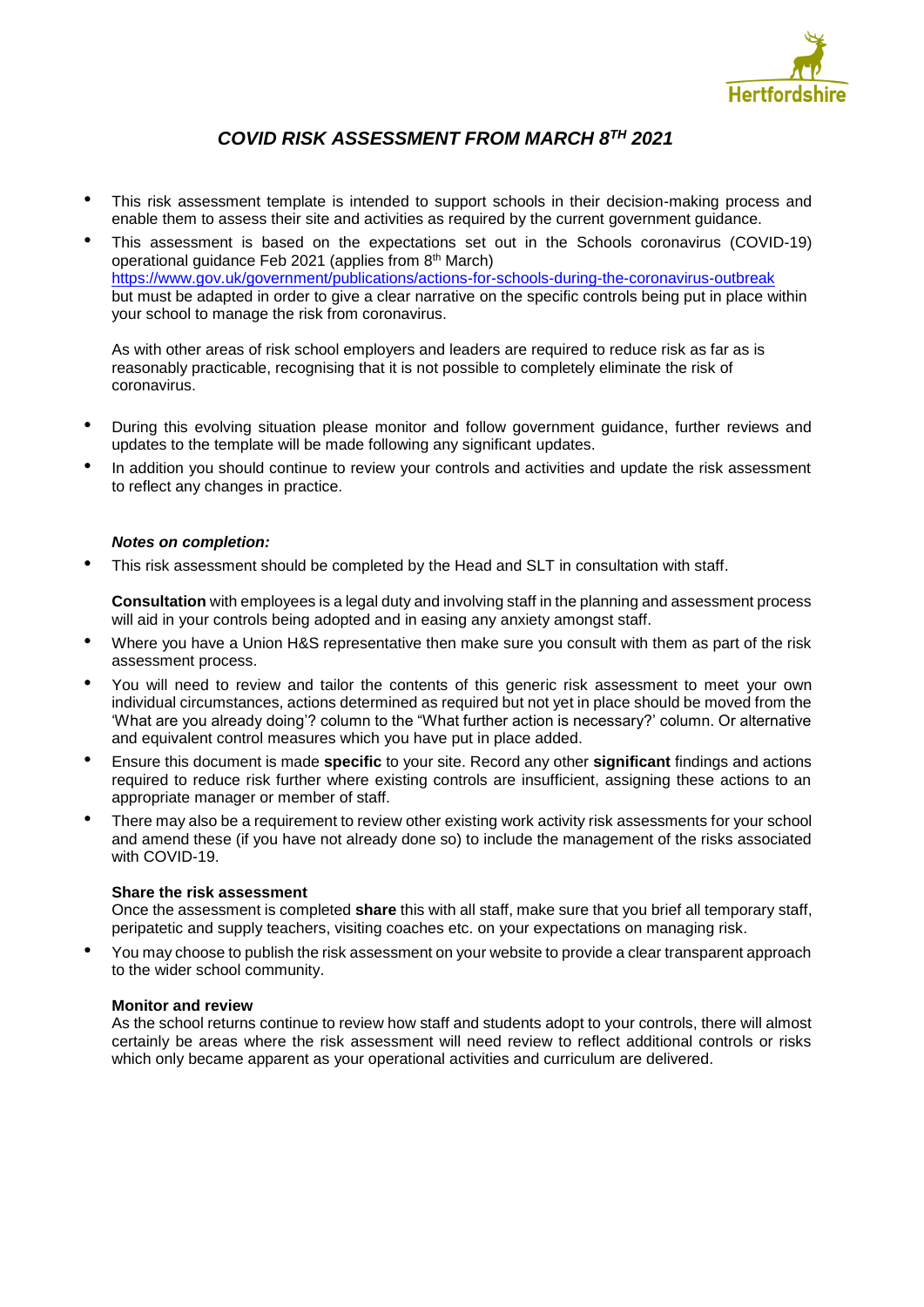*Review and tailor the contents of this generic risk assessment to meet your school's individual circumstances, actions determined as required but not yet in place should be moved*  from the 'What are you already doing'? column to the "What further action is necessary?' column. Record any other **significant** findings and actions required to reduce risk further *where existing controls are insufficient, assigning these actions to an appropriate manager or member of staff.* 

| <b>RISK ASSESSMENT FOR:</b><br>School activities during COVID 19<br>outbreak - opening from March 8th 2021 |                           | <b>Hertfordshire</b> |
|------------------------------------------------------------------------------------------------------------|---------------------------|----------------------|
| <b>Establishment:</b>                                                                                      | <b>Assessment by:</b>     | Date:                |
| <b>Rivers ESC</b>                                                                                          | <b>HR/SLT</b>             | 16/04/2021           |
| Risk assessment number/ref:                                                                                | <b>Manager Approval:</b>  | Date:                |
| (add your own if so desired): $RA$ -001                                                                    | Andy Stuart - Headteacher | 20/04/2021           |

**Rev 11** 06/01/21 updated to remove reference to tiered system and announcement on 4<sup>th</sup> January of a national lockdown for all England

08/01/21 minor addition to make clear Schools can where required continue to engage supply and peripatetic teachers during this period.

03/02/21 updated broken AfPE hyperlink, added links to lateral flow testing risk assessment (No changes to the risk assessment required from the updated DfE quidance 'Restricting [attendance during the national lockdown schools'](https://assets.publishing.service.gov.uk/government/uploads/system/uploads/attachment_data/file/957766/Restricting_attendance_during_the_national_lockdown-_schools.pdf) (2/2/21))

Rev 12 23/02/1 updated to reflect new DfE guidance applicable from March 8<sup>th</sup> <https://www.gov.uk/government/publications/actions-for-schools-during-the-coronavirus-outbreak>

Take this opportunity to review and refresh all your now 'normal' measures on site, ensure that any signage and floor markings which may have faded / lost their impact are reinstated and re-communicate the importance for staff and children of social distancing, wearing of face coverings, hand hygiene and maintaining ventilation.

**Rev 13 01/04/21 review following updated DfE guidance and pause in shielding for CEV individuals from 31st March changes highlighted in green**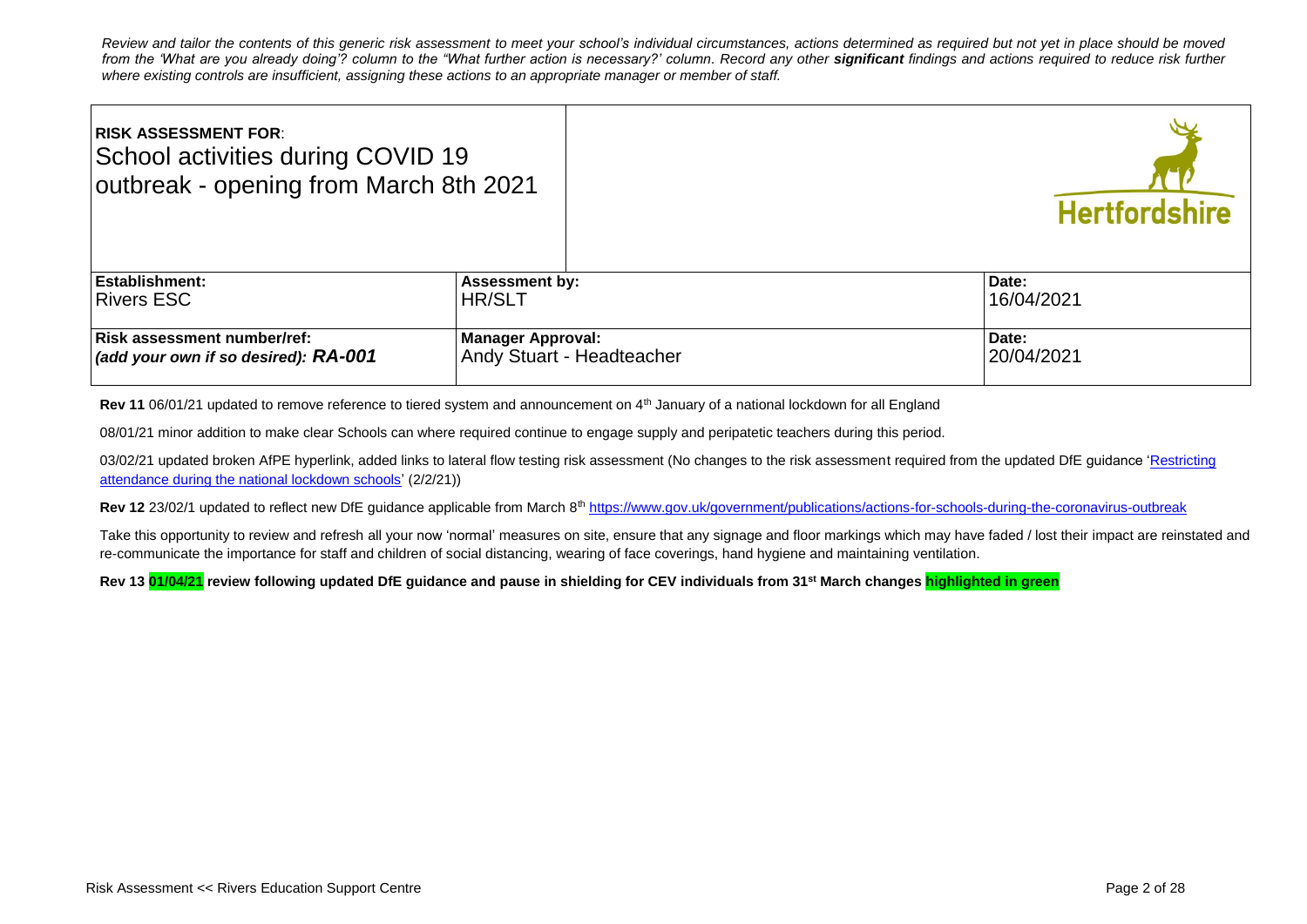| <b>What are the</b><br>hazards?                                                               | Who might<br>be harmed<br>and how?                 | What are you already doing?                                                                                                                                                                                                                                                                                                                                                                                                                                                                                                                                                                                                                                                    | What further action is<br>necessary?                                                                                                                                                                                                                                                                               | <b>Action by</b><br>who?                 | <b>Action by</b><br>when? | Done |
|-----------------------------------------------------------------------------------------------|----------------------------------------------------|--------------------------------------------------------------------------------------------------------------------------------------------------------------------------------------------------------------------------------------------------------------------------------------------------------------------------------------------------------------------------------------------------------------------------------------------------------------------------------------------------------------------------------------------------------------------------------------------------------------------------------------------------------------------------------|--------------------------------------------------------------------------------------------------------------------------------------------------------------------------------------------------------------------------------------------------------------------------------------------------------------------|------------------------------------------|---------------------------|------|
| <b>Individual risk</b><br>factors meaning<br>staff / pupils<br>more vulnerable<br>to COVID-19 | Staff,<br>Students /<br>pupils / wider<br>contacts | School to discuss arrangements / concerns with individuals and provide<br>assurance of controls in place.<br>Individual risk assessments will be conducted where required to determine if<br>additional measures are required.<br>Those pupils unable to attend school because they are following specific clinical                                                                                                                                                                                                                                                                                                                                                            | <b>Clinically extremely</b>                                                                                                                                                                                                                                                                                        | Line                                     |                           |      |
|                                                                                               | Spread of<br>COVID <sub>19</sub>                   | advice (e.g. a letter from their consultant/GP stating they should refrain from<br>attending school) will be provided with remote education.<br>Existing individual health care plans in place for pupils/students to be<br>reviewed.                                                                                                                                                                                                                                                                                                                                                                                                                                          | vulnerable (CEV) pupils and<br>staff are able to return to<br>school. Shielding for CEV<br>individuals pauses<br>on 31st March 2021.<br>(relevant link on links pages)                                                                                                                                             | Managers<br>to meet<br>with CEV<br>staff | When<br>Required          |      |
|                                                                                               |                                                    | Clear message sent to parents that students should not be sent into school if<br>unwell for both Covid-19 and any other illnesses/symptoms.<br><b>Staff</b><br>Wider government advice remains to work from home where possible.<br>Limited school roles where this will be the case, roles which are able to do so<br>effectively will be considered.<br>Individuals classed as <i>clinically extremely vulnerable / clinically vulnerable to</i><br>have a risk assessment undertaken on their role and ability to maintain social<br>distancing.<br>Consider if these staff are able to work remotely or in areas / roles where<br>maintaining social distancing is easier. | From 1 <sup>st</sup> April CEV staff are<br>able to return to the<br>workplace. Individual risk<br>assessments for CEV staff to<br>be reviewed if they cannot<br>work from home.<br>In the event of an individual<br>following specific clinical<br>advice (e.g. a letter from their<br>consultant/GP stating they |                                          |                           |      |
|                                                                                               |                                                    | Any existing individual risk assessments to be reviewed.<br>See COVID-19: guidance on shielding and protecting people defined on medical<br>grounds as extremely vulnerable                                                                                                                                                                                                                                                                                                                                                                                                                                                                                                    | should refrain from attending<br>the workplace) it is strongly<br>recommended that Schools<br>contact their HR Advisor.                                                                                                                                                                                            |                                          |                           |      |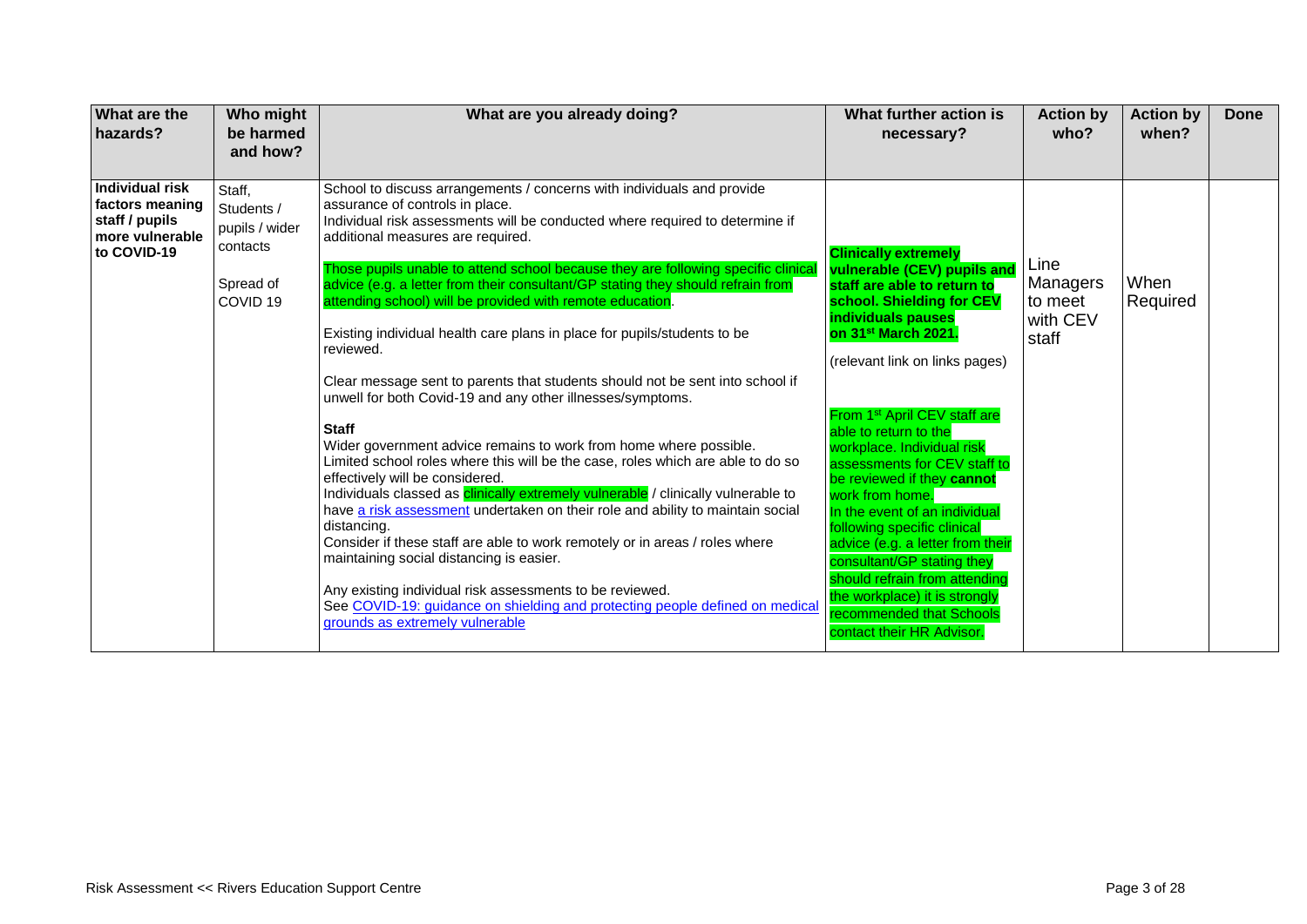| What are the<br>hazards?                                                                                  | Who might<br>be harmed<br>and how?                                                     | What are you already doing?                                                                                                                                                                                                                                                                                                                                                                                                                                                                                                                                                                                                                                                                                                                                                                                                                                                                                                                                                                                                                                                                                                                                                                                                                                                                                                                                                                                                                                                                                                                                                                                                                                                                                                                                                                                                                                                                                                                                                                                                                                                                                                  | What further action is<br>necessary?                       | <b>Action by</b><br>who? | <b>Action by</b><br>when? | Done |
|-----------------------------------------------------------------------------------------------------------|----------------------------------------------------------------------------------------|------------------------------------------------------------------------------------------------------------------------------------------------------------------------------------------------------------------------------------------------------------------------------------------------------------------------------------------------------------------------------------------------------------------------------------------------------------------------------------------------------------------------------------------------------------------------------------------------------------------------------------------------------------------------------------------------------------------------------------------------------------------------------------------------------------------------------------------------------------------------------------------------------------------------------------------------------------------------------------------------------------------------------------------------------------------------------------------------------------------------------------------------------------------------------------------------------------------------------------------------------------------------------------------------------------------------------------------------------------------------------------------------------------------------------------------------------------------------------------------------------------------------------------------------------------------------------------------------------------------------------------------------------------------------------------------------------------------------------------------------------------------------------------------------------------------------------------------------------------------------------------------------------------------------------------------------------------------------------------------------------------------------------------------------------------------------------------------------------------------------------|------------------------------------------------------------|--------------------------|---------------------------|------|
| <b>School</b><br>occupants<br>coming into<br>contact with<br>those with<br><b>Coronavirus</b><br>symptoms | Staff,<br>Students /<br>pupils / wider<br>contacts<br>Spread of<br>COVID <sub>19</sub> | School community clear on symptoms of coronavirus: a high temperature, a new<br>continuous cough or a loss of, or change, in their normal sense of taste or smell.<br>Stay at home: guidance for households with possible or confirmed coronavirus<br>(COVID-19) infection followed.<br>These expectations have been communicated to all.<br>Arrangements in place to ensure symptomatic staff / pupils do not return until<br>isolation period has passed or negative test result confirmed.<br>No symptomatic individuals to present on site.<br>In the event of a suspected case whilst working on site<br>Ensure SLT / Head are notified.<br>Individual goes home immediately (if awaiting collection by their parent, isolate<br>child in a room behind a closed door, or an area at least 2m away from others,<br>open a window for ventilation) and self-isolate.<br>School staff supervising the child while they await collection should wear PPE (a<br>fluid resistant surgical mask, type IIR) if a distance of 2m cannot be maintained.<br>If direct care (such as for a very young child or a child with complex needs) is<br>required then staff giving care to wear a fluid resistant surgical mask (type IIR),<br>disposable apron and gloves.<br>Clear message to parents that if a student is unwell at school they are to be sent<br>home or collected immediately.<br>Anyone who has had contact with those with symptoms to wash hands<br>thoroughly.<br>All areas occupied and equipment used by the affected person are to be<br>thoroughly cleaned and disinfected (see PHE cleaning advice<br>https://www.gov.uk/government/publications/covid-19-decontamination-in-non-<br>healthcare-settings)<br>Students / staff informed via NHS test and trace or the NHS COVID-19 App they<br>have been in close contact with a positive case to self-isolate for 10 days<br>(reduced from 14 days from Monday 14 <sup>th</sup> December). See<br>https://www.nhs.uk/conditions/coronavirus-covid-19/testing-and-tracing/nhs-test-<br>and-trace-if-youve-been-in-contact-with-a-person-who-has-coronavirus/ | Systems in place for outreach<br>staff going into schools. | <b>KG</b>                | As<br>required            |      |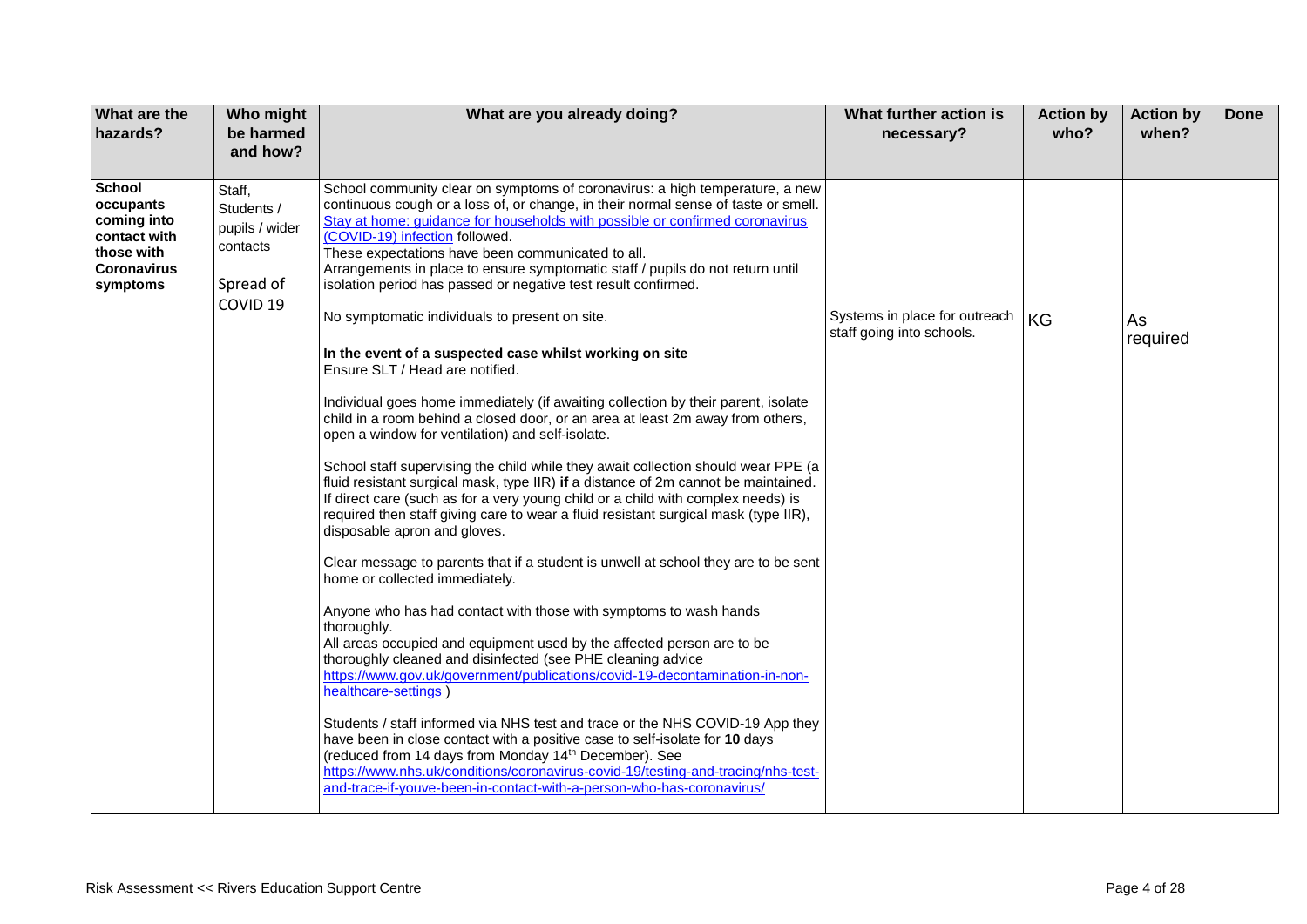| What are the<br>hazards? | Who might<br>be harmed<br>and how? | What are you already doing?                                                                                                                                                                                                                                                                                                                                                                                                                          | What further action is<br>necessary?                                                                                       | <b>Action by</b><br>who?         | <b>Action by</b><br>when?                  | <b>Done</b> |
|--------------------------|------------------------------------|------------------------------------------------------------------------------------------------------------------------------------------------------------------------------------------------------------------------------------------------------------------------------------------------------------------------------------------------------------------------------------------------------------------------------------------------------|----------------------------------------------------------------------------------------------------------------------------|----------------------------------|--------------------------------------------|-------------|
|                          |                                    | Testing Staff / pupils who develop symptoms should be PCR tested. Testing is<br>most sensitive within 3 days of symptoms developing. Guidelines on who can<br>get tested and how to arrange for a test can be found in the COVID-19: getting<br>tested guidance.                                                                                                                                                                                     | Staff and pupils who are<br>tested for Covid-19 to inform<br>the school of result and date<br>of test.                     | All staff and As soon<br>pupils. | as result<br>given.                        |             |
|                          |                                    | Tests can be booked online through the NHS website<br>https://www.nhs.uk/conditions/coronavirus-covid-19/testing-and-tracing/ Direct<br>link is https://self-referral.test-for-coronavirus.service.gov.uk/antigen/name or<br>call 119 if they have no internet access.                                                                                                                                                                               |                                                                                                                            |                                  |                                            |             |
|                          |                                    | From 26th August schools were provided with 10 home testing kits which can be<br>provided in the exceptional circumstance that you believe an individual may<br>have barriers to accessing testing elsewhere. See<br>https://www.gov.uk/government/publications/coronavirus-covid-19-home-test-<br>kits-for-schools-and-fe-providers. Kits are not be given directly to children, only<br>to adults over the age of 18 or a child's parent or carer. | From 16th Sept more PCR kits<br>able to be ordered via<br>https://request-testing.test-for-<br>coronavirus.service.gov.uk/ |                                  |                                            |             |
|                          |                                    | Positive case in school<br>In the event of a positive case report to HCC via<br>COVID.EYSEducation@hertfordshire.gov.uk<br>See COVID-19 case reporting flowchart for schools<br>https://thegrid.org.uk/covid-19/key-documents-for-schools<br>HCC Public Health will work through a risk assessment to identify close contacts<br>and assist with action in response to a positive case.                                                              | Head Teacher to have details<br>and make contact.                                                                          | HT                               | In the<br>case of a<br>positive<br>result. |             |
|                          |                                    | Asymptomatic testing (LFD testing) Testing remains voluntary but strongly<br>encouraged.<br>Secondary schools had access to additional coronavirus (COVID-19) LFD<br>testing from the first week of January.<br>This moved to a home testing model for staff on wider return (2x tests / week)<br>and secondary students after 3 LFD tests on site. Home testing kits provided to<br>students (2x tests / week).                                     |                                                                                                                            |                                  |                                            |             |
|                          |                                    | Home testing kits for primary school staff in place from w/c 25/1/21<br>See separate Lateral flow testing risk assessment                                                                                                                                                                                                                                                                                                                            |                                                                                                                            |                                  |                                            |             |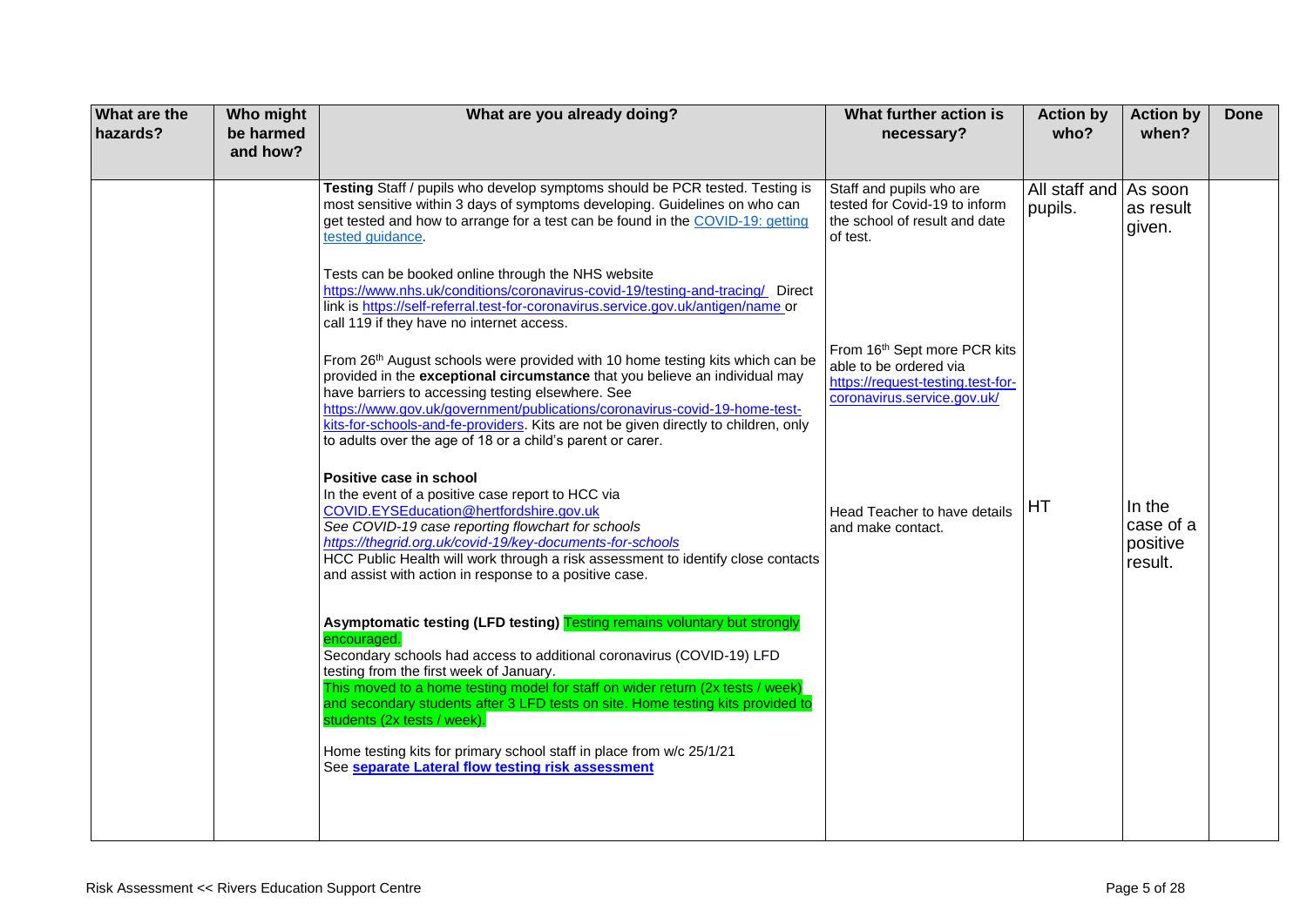| What are the<br>hazards?                                                             | Who might<br>be harmed<br>and how?                                                     | What are you already doing?                                                                                                                                                                                                                                                                                                                                                                                                                                                                                                                                                                                                                                                                                                                                                                                                                                                                                                                                                                                                                                                                                                                                                                                                                                                                                                                                                                                                                                                                                                                                                                                                                                                                                                                                                                                                                                                     | What further action is<br>necessary?              | <b>Action by</b><br>who? | <b>Action by</b><br>when? | <b>Done</b> |
|--------------------------------------------------------------------------------------|----------------------------------------------------------------------------------------|---------------------------------------------------------------------------------------------------------------------------------------------------------------------------------------------------------------------------------------------------------------------------------------------------------------------------------------------------------------------------------------------------------------------------------------------------------------------------------------------------------------------------------------------------------------------------------------------------------------------------------------------------------------------------------------------------------------------------------------------------------------------------------------------------------------------------------------------------------------------------------------------------------------------------------------------------------------------------------------------------------------------------------------------------------------------------------------------------------------------------------------------------------------------------------------------------------------------------------------------------------------------------------------------------------------------------------------------------------------------------------------------------------------------------------------------------------------------------------------------------------------------------------------------------------------------------------------------------------------------------------------------------------------------------------------------------------------------------------------------------------------------------------------------------------------------------------------------------------------------------------|---------------------------------------------------|--------------------------|---------------------------|-------------|
| General<br><b>Transmission of</b><br>COVID-19<br>Ineffective<br>hygiene<br>protocols | Staff,<br>Students /<br>pupils / wider<br>contacts<br>Spread of<br>COVID <sub>19</sub> | Welfare facilities are provided which contain suitable levels of soap and paper<br>towels.<br>*Appropriate cleaning products placed in classrooms and other areas to<br>facilitate cleaning between lessons.<br>All persons to wash hands with soap regularly and thoroughly, for at least 20<br>seconds. Hand washing technique to be adopted as directed by NHS guidance<br>posters in place to reinforce this.<br>Alcohol hand sanitiser used in addition where required e,g, to reduce congestion<br>at toilets / where soap and water is not available.<br>Review existing levels / location of hand sanitiser stations.<br>Alcohol hand sanitiser provided at reception / entrance/exit points; student<br>entrance /reception and should be used by all persons when entering/leaving.<br>Additional hand sanitiser within classrooms where required e.g. for Early years<br>children returning from the toilet where hand washing will not be as robust.<br>Build use into routines staff and pupil routines e.g. on arrival, when returning<br>from breaks, when changing rooms, before / after eating.<br>Site staff to regularly clean the hand washing facilities and check consumables.<br>Provide suitable and sufficient rubbish bins for hand towels with regular removal<br>and disposal.<br>Ensure adequate supplies of soap, hand sanitiser and paper towels and these<br>should be securely stored.<br>Catch it, kill it, bin it message reinforced.<br>Tissues will be provided for classrooms. Staff to replenish as needed.<br>Staff / students to use tissues when coughing or sneezing and then place the<br>used tissue in the bin before washing hands. (lidded bins in classrooms / other<br>locations for disposal of tissues and other waste)<br>All persons are reminded to not touch their eyes, nose or mouth if their hands<br>are not clean. | Daily check on the need for<br>cleaning products. | <b>SLT</b>               | Ongoing                   |             |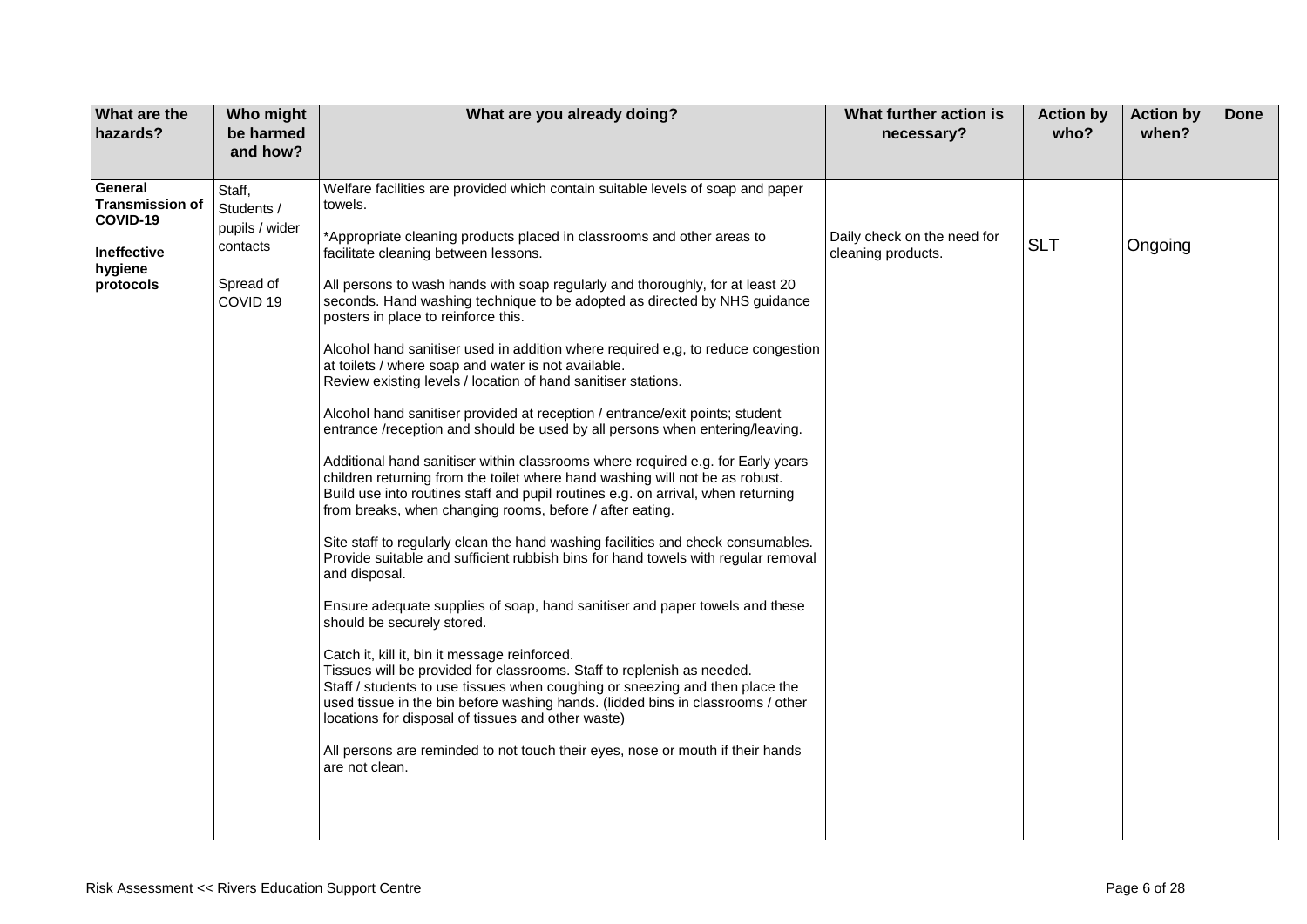| What are the<br>hazards?                                                 | Who might<br>be harmed<br>and how?                                                     | What are you already doing?                                                                                                                                                                                                                                                                                                                                                                                                                                                                                                                                                                                                                                                                                                                                                                                                                                                                                                                                                                                                                            | What further action is<br>necessary?                                                                                                                                          | <b>Action by</b><br>who?       | <b>Action by</b><br>when?                   | <b>Done</b> |
|--------------------------------------------------------------------------|----------------------------------------------------------------------------------------|--------------------------------------------------------------------------------------------------------------------------------------------------------------------------------------------------------------------------------------------------------------------------------------------------------------------------------------------------------------------------------------------------------------------------------------------------------------------------------------------------------------------------------------------------------------------------------------------------------------------------------------------------------------------------------------------------------------------------------------------------------------------------------------------------------------------------------------------------------------------------------------------------------------------------------------------------------------------------------------------------------------------------------------------------------|-------------------------------------------------------------------------------------------------------------------------------------------------------------------------------|--------------------------------|---------------------------------------------|-------------|
| General<br><b>Transmission of</b><br>COVID-19<br>Ineffective<br>cleaning | Staff,<br>Students /<br>pupils / wider<br>contacts<br>Spread of<br>COVID <sub>19</sub> | Documented cleaning schedule in place.<br>Enhanced cleaning schedule implemented throughout the site during school<br>day, ensuring that frequent contact points, e.g. door handles, taps, flush<br>handles, toilet door handles, table / desktops, bannisters, telephones, keyboards<br>etc. are all cleaned and disinfected regularly.<br>Shared areas and rooms that are used by different groups will require more<br>frequent cleaning / cleaning between groups.<br>Where toilets are shared between different groups these must be cleaned<br>regularly (focus on high contact surfaces) and the importance of thorough hand<br>washing reinforced. (consider signage allocating cubicle / sinks for specific<br>bubbles in shared toilets)<br>*Areas used by unwell pupils who need to go home are thoroughly cleaned with                                                                                                                                                                                                                     | Notices have been put up<br>in classrooms.<br>Cleaning Schedules given<br>to cleaning staff to<br>completed on a weekly<br>basis<br>Notices and sanitiser wipes<br>in toilets | LH.<br>LH<br>Cleaning<br>staff | Autumn<br>term<br>Spring<br>term<br>Ongoing | Yes<br>Yes  |
|                                                                          |                                                                                        | household bleach once vacated. Household bleach diluted to give 1000ppm of<br>available chlorine and needs cleaning with detergent first following PHE<br>guidance doc for post symptomatic cleaning.<br>Cleaning materials (e.g. disinfectant spray / wipes) available to staff.<br>Manufacturer's instructions for dilution, application, PPE and contact times for all<br>detergents and disinfectants to be followed.<br>Only cleaning products supplied by the school / contract cleaners are to be<br>used.<br>School to obtain the risk assessment from contract cleaning staff for assurance<br>on social distancing measures and their schedule / methods for cleaning the<br>school site.<br>Thorough cleaning of rooms at the end of the day.<br>*Household bleach diluted to give 1000ppm of available chlorine and needs<br>cleaning with detergent first following PHE guidance doc for post symptomatic<br>cleaning<br>https://www.gov.uk/government/publications/covid-19-decontamination-in-non-<br>healthcare-settings<br>after usel | Constant review of<br>cleaning products being<br>used as new ones are<br>released.                                                                                            |                                |                                             |             |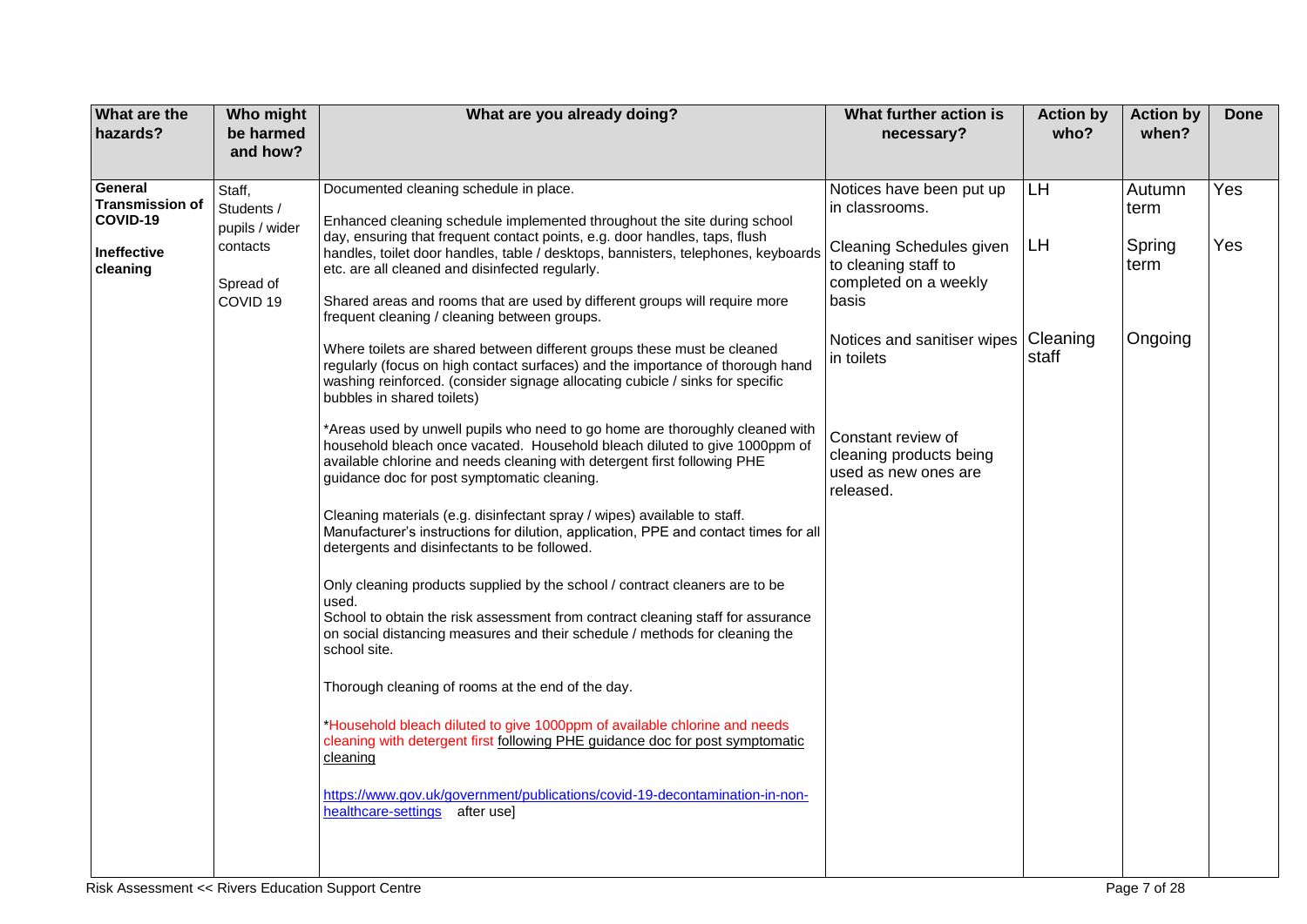| <b>What are the</b><br>hazards? | Who might<br>be harmed<br>and how? | What are you already doing?                                                                                                                                                                                                                                                                                                                                                                                                                                                                                                                                                                                                                                                                                                                                                                                                                                                                                                                                                                                                                                    | What further action is<br>necessary?                         | <b>Action by</b><br>who?     | <b>Action by</b><br>when? | Done |
|---------------------------------|------------------------------------|----------------------------------------------------------------------------------------------------------------------------------------------------------------------------------------------------------------------------------------------------------------------------------------------------------------------------------------------------------------------------------------------------------------------------------------------------------------------------------------------------------------------------------------------------------------------------------------------------------------------------------------------------------------------------------------------------------------------------------------------------------------------------------------------------------------------------------------------------------------------------------------------------------------------------------------------------------------------------------------------------------------------------------------------------------------|--------------------------------------------------------------|------------------------------|---------------------------|------|
|                                 |                                    | In the event of a suspected case / confirmed positive case on site<br>For disinfection (e.g. following a suspected case) use a combined detergent<br>disinfectant solution at a dilution of 1000 parts per million (ppm) available<br>chlorine (av.cl.) or a neutral purpose detergent followed by disinfection (1000<br>ppm av.cl.).<br>See PHE advice COVID-19: cleaning of non-healthcare settings guidance<br>if an alternative non-chlorine based disinfectant is used ensure that it is<br>effective against enveloped viruses i.e. a product to BS EN14476.<br>When cleaning a contaminated area:<br>Cleaning staff to:<br>• Wear disposable gloves and apron<br>• Wear a fluid resistant surgical mask (Type IIR) if splashing likely<br>• Hands should be washed with soap and water for 20 seconds after all<br>PPE has been removed.<br>PPE to be double-bagged, then stored securely for 72 hours then thrown away<br>in the regular rubbish after cleaning is finished.<br>Any cloths and mop heads used must be disposed of as single use items. | Cleaning staff have open<br>access to relevant<br>equipment. | LH, HT,<br>Cleaning<br>staff | Ongoing                   |      |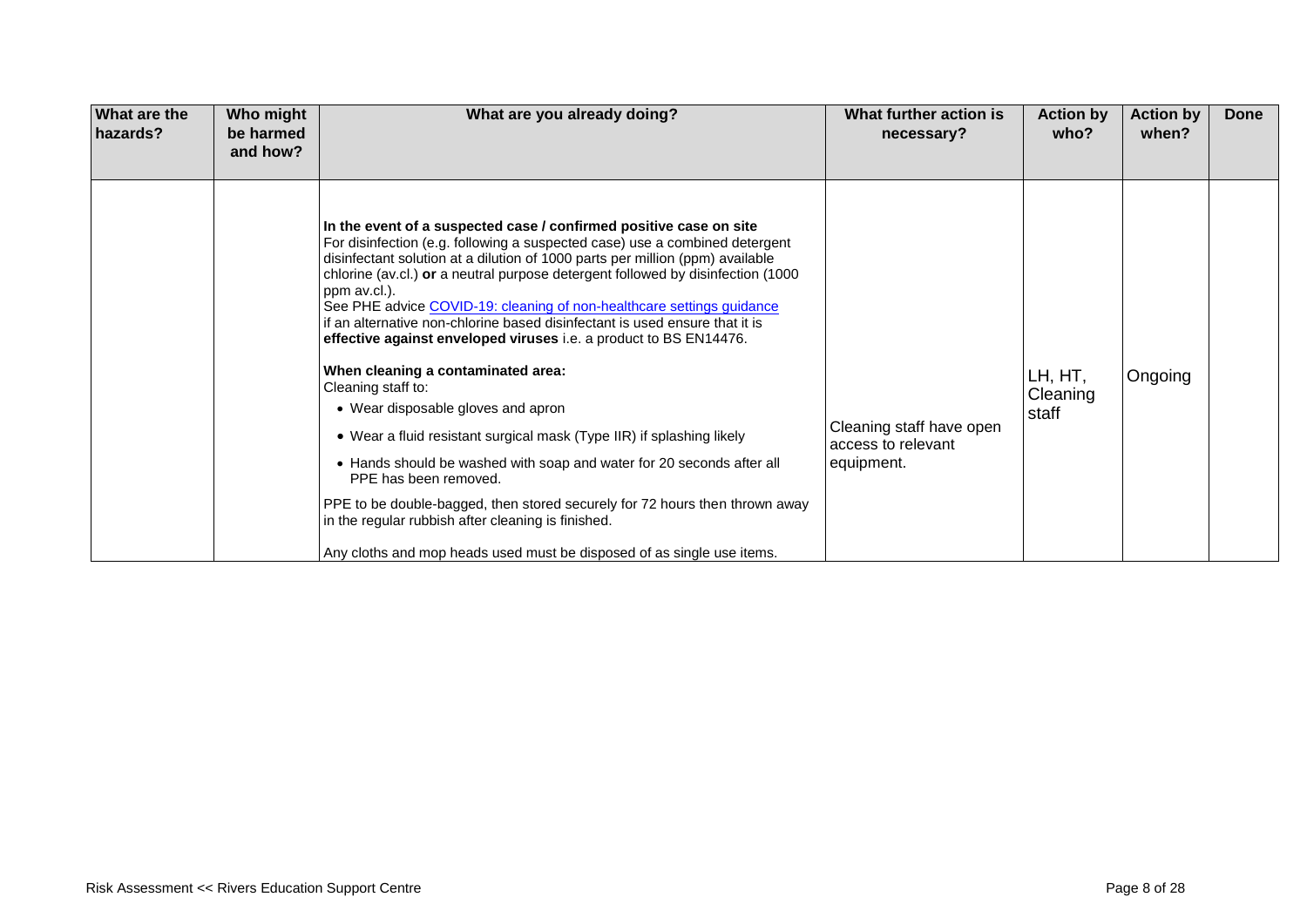| What are the<br>hazards?                                                       | Who might<br>be harmed<br>and how?                 | What are you already doing?                                                                                                                                                                                                                                                                                                                                                                                                                                                                                                                                                                                                                                                                                                                                                                                                                                                                                                                                                                                                                                                                                                                                                                                                                                                                                                                                                                                                                                                                                                                                                                                                                                                                                                                                                        | What further action is<br>necessary?                                                                   | <b>Action by</b><br>who?       | <b>Action by</b><br>when? | <b>Done</b> |
|--------------------------------------------------------------------------------|----------------------------------------------------|------------------------------------------------------------------------------------------------------------------------------------------------------------------------------------------------------------------------------------------------------------------------------------------------------------------------------------------------------------------------------------------------------------------------------------------------------------------------------------------------------------------------------------------------------------------------------------------------------------------------------------------------------------------------------------------------------------------------------------------------------------------------------------------------------------------------------------------------------------------------------------------------------------------------------------------------------------------------------------------------------------------------------------------------------------------------------------------------------------------------------------------------------------------------------------------------------------------------------------------------------------------------------------------------------------------------------------------------------------------------------------------------------------------------------------------------------------------------------------------------------------------------------------------------------------------------------------------------------------------------------------------------------------------------------------------------------------------------------------------------------------------------------------|--------------------------------------------------------------------------------------------------------|--------------------------------|---------------------------|-------------|
| General<br><b>Transmission of</b><br>COVID-19                                  | Staff,<br>Students /<br>pupils / wider<br>contacts | <b>Bubbles/ Groups: Determine the nature and size of your distinct groups</b><br>(bubbles) and document the approach being taken i.e. class bubbles, year<br>group bubbles etc. (these should be a small as practicable to reduce<br>transmission risk whilst delivering the full curriculum).                                                                                                                                                                                                                                                                                                                                                                                                                                                                                                                                                                                                                                                                                                                                                                                                                                                                                                                                                                                                                                                                                                                                                                                                                                                                                                                                                                                                                                                                                     | Ongoing monitoring of<br>movement around school and<br>ability of groups to remain<br>apart.           | <b>MMcD</b><br><b>&amp; NT</b> | Ongoing                   |             |
| <b>Minimising</b><br>contact and<br><b>Maintenance of</b><br>social distancing | Spread of<br>COVID <sub>19</sub>                   | Groups to remain clear and consistent and separated from other groups.<br>Limiting interaction between groups by:<br>Staggering breaks and lunch;<br>Minimise rooms / spaces being shared across groups;<br>Cleaning shared spaces between use by different groups e.g. canteen, school<br>library etc.<br>No groups are coming together for assemblies, events / school fairs, school trips<br>etc.<br>Wider assemblies / collective worship conducted via video link.<br>Continue to use social distancing wherever possible (more emphasis on this is<br>likely with older children).<br>Where staff move across groups (bubbles) hands to be washed / sanitised<br>before and after and social distancing (2m) to be maintained from other staff and<br>adults as far as is reasonable.<br>Schools can continue to engage supply and peripatetic teachers including staff<br>from music education hubs.<br>"It is strong public health advice that staff in secondary schools maintain<br>distance from their pupils, staying at the front of the class, and away from their<br>colleagues where possible. Ideally, adults should maintain 2 metre distance<br>from each other, and from children"<br>Ideally the teaching space / workstation should be 2m from pupils.<br>(where this is within 1m then change layout / increase space at the front of the<br>class to attain at least 1m+, consider use of perspex screens. Wearing of face<br>coverings now required for secondary students and staff when 2M distancing<br>cannot be maintained in class).<br>Keep space at front of class for SLT to enter and be present whilst maintaining<br>social distancing.<br>All staff to avoid close face to face contact and minimise time spent within 1<br>metre of anyone. | Determine any pinch points,<br>congested corridors etc and<br>review controls to keep<br>groups apart. | All Staff                      |                           |             |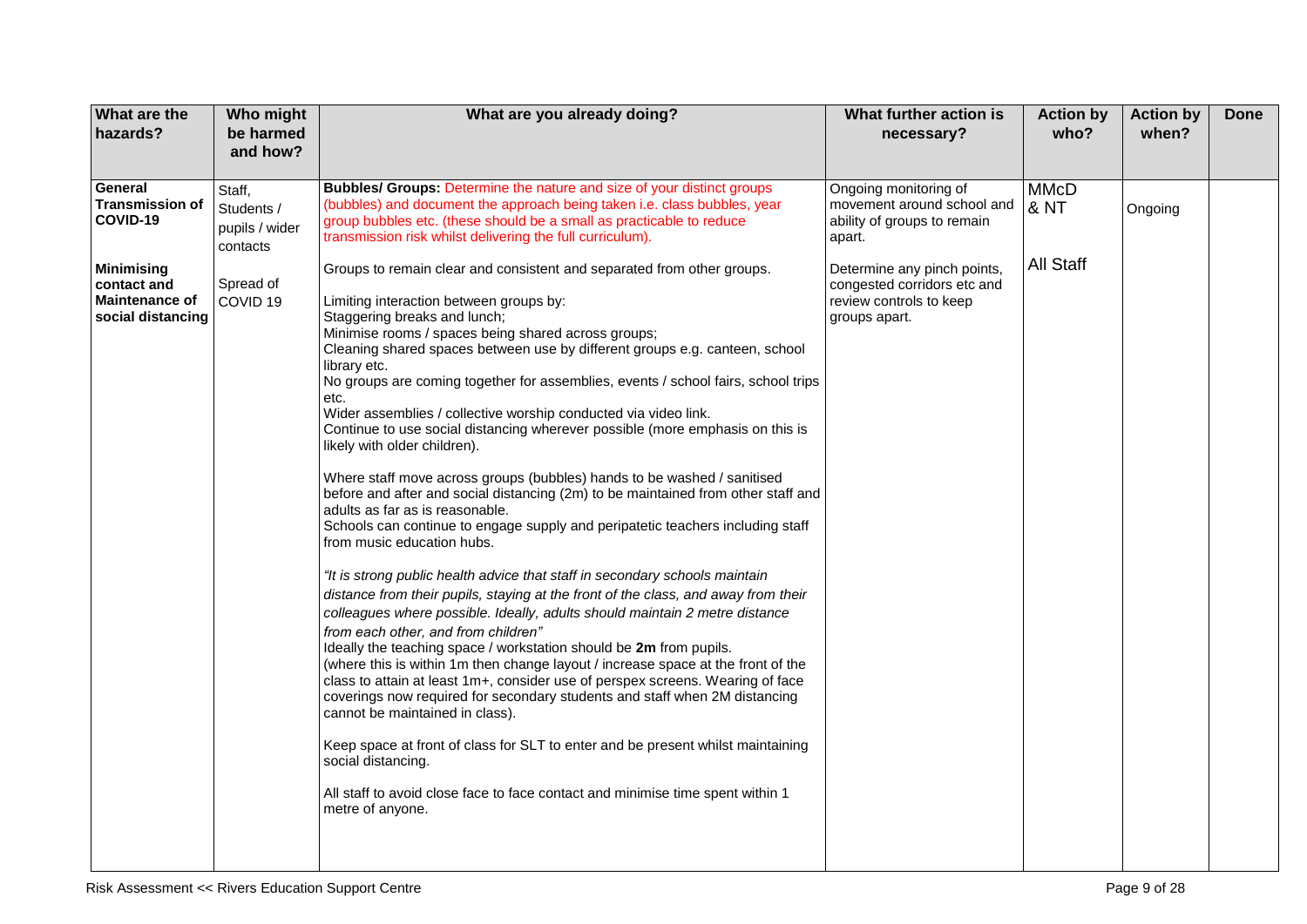| What are the<br>hazards? | Who might<br>be harmed<br>and how? | What are you already doing?                                                                                                                                                                                                                                                                                                                                                                                                                                                                                                                                                                                                                                                                                                                                                                                                                                                                                                                                                                                                                                                                                                                                                                                  | What further action is<br>necessary?                                                                                   | <b>Action by</b><br>who? | <b>Action by</b><br>when? | <b>Done</b> |
|--------------------------|------------------------------------|--------------------------------------------------------------------------------------------------------------------------------------------------------------------------------------------------------------------------------------------------------------------------------------------------------------------------------------------------------------------------------------------------------------------------------------------------------------------------------------------------------------------------------------------------------------------------------------------------------------------------------------------------------------------------------------------------------------------------------------------------------------------------------------------------------------------------------------------------------------------------------------------------------------------------------------------------------------------------------------------------------------------------------------------------------------------------------------------------------------------------------------------------------------------------------------------------------------|------------------------------------------------------------------------------------------------------------------------|--------------------------|---------------------------|-------------|
|                          |                                    | Primary Settings to remain in class groups for the majority of the time.<br>Pupils sitting side by side rather than face to face.<br>Face coverings for visitors and staff to be worn in corridors and communal<br>areas, including staffrooms (where 2M social distancing can't be maintained).<br>Those wearing face coverings should clean hands before and after touching -<br>including to remove or put them on - and store them in individual, sealable<br>plastic bags between use.<br><b>Secondary Settings</b><br>Zone school assigning groups to different areas.<br>Groups to keep to their zoned area as far as possible, movement only to<br>specialist rooms where necessary.<br>Teachers move between classes wherever possible.<br>Staggered timetable to keep groups apart and minimise contact at lesson<br>change.<br>Timetable specialist rooms to keep groups apart.<br>SLT supervise corridor / communal areas during changeover to facilitate.<br>Use of a one-way system where practical.<br><b>Face coverings</b><br>In schools where pupils in year 7 and above are educated face coverings to be<br>worn by adults and pupils when moving around inside the premises, such as in | Face coverings to be available CG, LH,<br>on reception for pupils/staff<br>and visitors in case they are<br>forgotten. | LP, AC,<br><b>SLT</b>    | Ongoing?                  |             |
|                          |                                    | corridors and communal areas where social distancing cannot easily be<br>maintained.<br>From March 8th these should also be worn in classrooms (unless 2M social<br>distancing can be maintained)<br>Those wearing face coverings should clean hands before and after touching -<br>including to remove or put them on - and store them in individual, sealable<br>plastic bags between use.<br>See guidance on face coverings in Education<br>The use of face coverings does not replace social distancing, good hand<br>washing and hygiene protocols.                                                                                                                                                                                                                                                                                                                                                                                                                                                                                                                                                                                                                                                     |                                                                                                                        |                          |                           |             |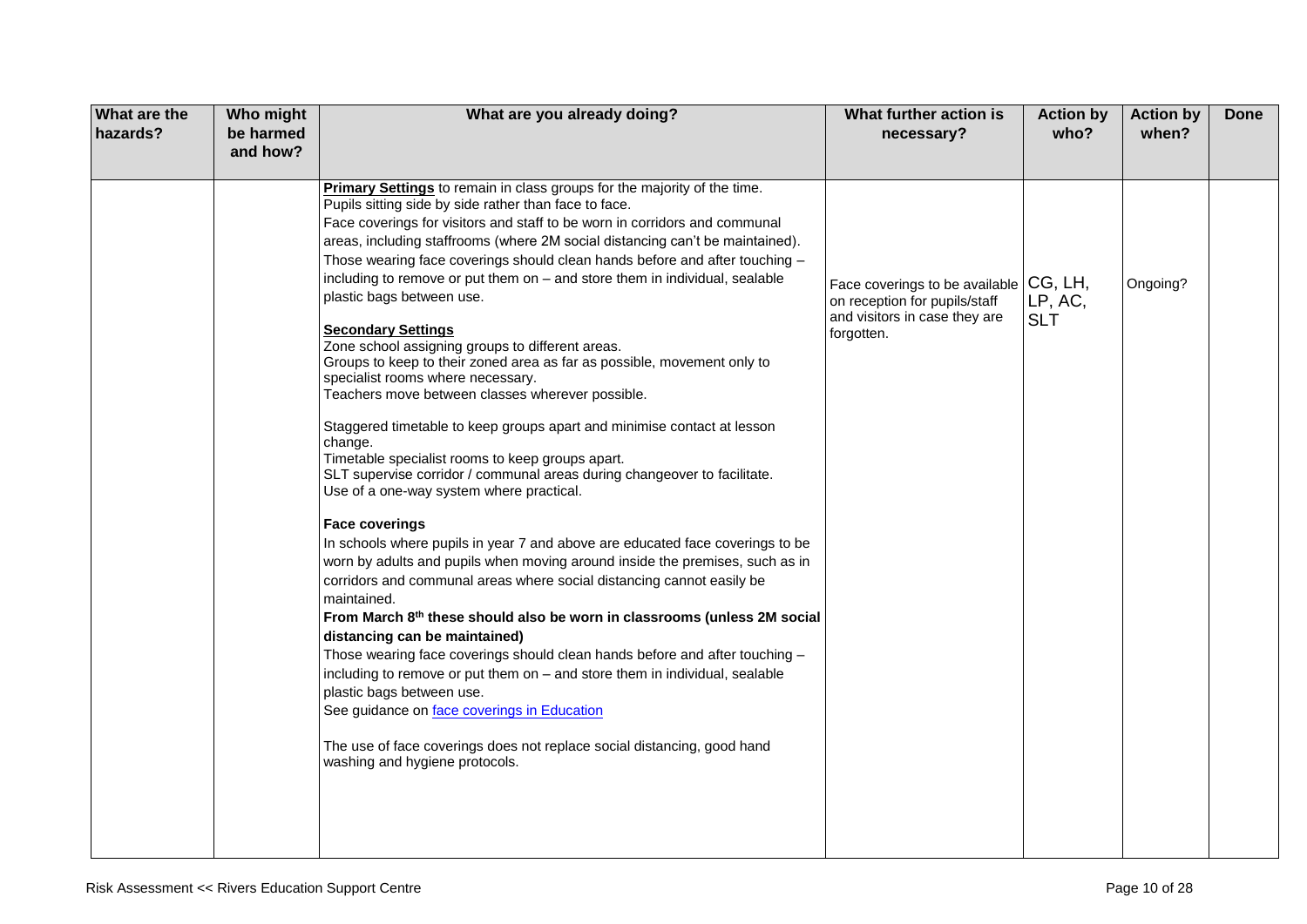| What are the<br>hazards? | Who might<br>be harmed<br>and how? | What are you already doing?                                                                                                                                                                                                                                                                                                                                                                                                                                                                                                                                                                                                                                                                                                                                                                                                                                                                                                                                                                                                                                                                                                                                                                                                                                                                                                                                                                                                                                                                                                                                                                                                                                                                                                                                                                                                                                                                                                                                                                                                                                                                                                                                                                 | What further action is<br>necessary?                                                                                                                                                                          | <b>Action by</b><br>who? | <b>Action by</b><br>when? | Done |
|--------------------------|------------------------------------|---------------------------------------------------------------------------------------------------------------------------------------------------------------------------------------------------------------------------------------------------------------------------------------------------------------------------------------------------------------------------------------------------------------------------------------------------------------------------------------------------------------------------------------------------------------------------------------------------------------------------------------------------------------------------------------------------------------------------------------------------------------------------------------------------------------------------------------------------------------------------------------------------------------------------------------------------------------------------------------------------------------------------------------------------------------------------------------------------------------------------------------------------------------------------------------------------------------------------------------------------------------------------------------------------------------------------------------------------------------------------------------------------------------------------------------------------------------------------------------------------------------------------------------------------------------------------------------------------------------------------------------------------------------------------------------------------------------------------------------------------------------------------------------------------------------------------------------------------------------------------------------------------------------------------------------------------------------------------------------------------------------------------------------------------------------------------------------------------------------------------------------------------------------------------------------------|---------------------------------------------------------------------------------------------------------------------------------------------------------------------------------------------------------------|--------------------------|---------------------------|------|
|                          |                                    | <b>Extra-curricular clubs</b> determine if these are essential and ensure delivery<br>replicates school groups / bubbles. (see also breakfast / after school clubs<br>below). As of April 12 <sup>th</sup> all parents can access wraparound and extra-curricular<br>provision with no restrictions on reasons for attendance.<br>Hiring and lettings risk assessments on delivery required from providers,<br>suspend if controls are not as robust as the school's.<br>Supplementary conditions of hire in place See<br>https://thegrid.org.uk/Restricted-assets/covid-19-supplementary-hire-conditions-<br>jan2021-v6.docx<br>Social distancing (ideally 2m, 1m+ only with mitigation) must be maintained.<br>Agree your maximum occupancy based on the room size and nature of activities<br>(static vs a range of movement).<br>Review hirers activity against relevant Government guidance and any<br>existing restrictions.<br>Room layouts and areas able to be accessed are agreed and additional furniture<br>is not used by hirers<br>Time of hire avoids any unnecessary mixing with members of the school<br>community and access is arranged to avoid such contact.<br>Welfare facilities are cleaned before / after use by hirers and adequate supplies<br>of soap/water, paper towels, hand sanitiser etc. are provided.<br>Consider how well ventilated the hired space is and if this can be improved, for<br>example by opening windows / doors where appropriate.<br>Is any additional signage for hired spaces to remind users on social distancing,<br>hand washing etc.<br>All areas used, particularly touch surfaces are cleaned before / after use / before<br>occupation by school.<br>School equipment should ideally not be used by hirers, if it is it must be<br>thoroughly cleaned after use -or left in 'quarantine' for 72 hours before being<br>used by the school / other users.<br>Record should be kept of all visitors / lead booker (maintained for 21 days) to<br>aid track and trace.<br>In the event of a subsequent positive case returned by a hirer / member of a 3rd<br>party group ensure there is a process in place to notify the school. | Hirings / lettings reviewed,<br>determine when these may<br>able to return to school in line<br>with national advice and<br>relaxation of restrictions.<br>No Action required as no<br>lettings taking place. | <b>SLT</b>               |                           | Yes  |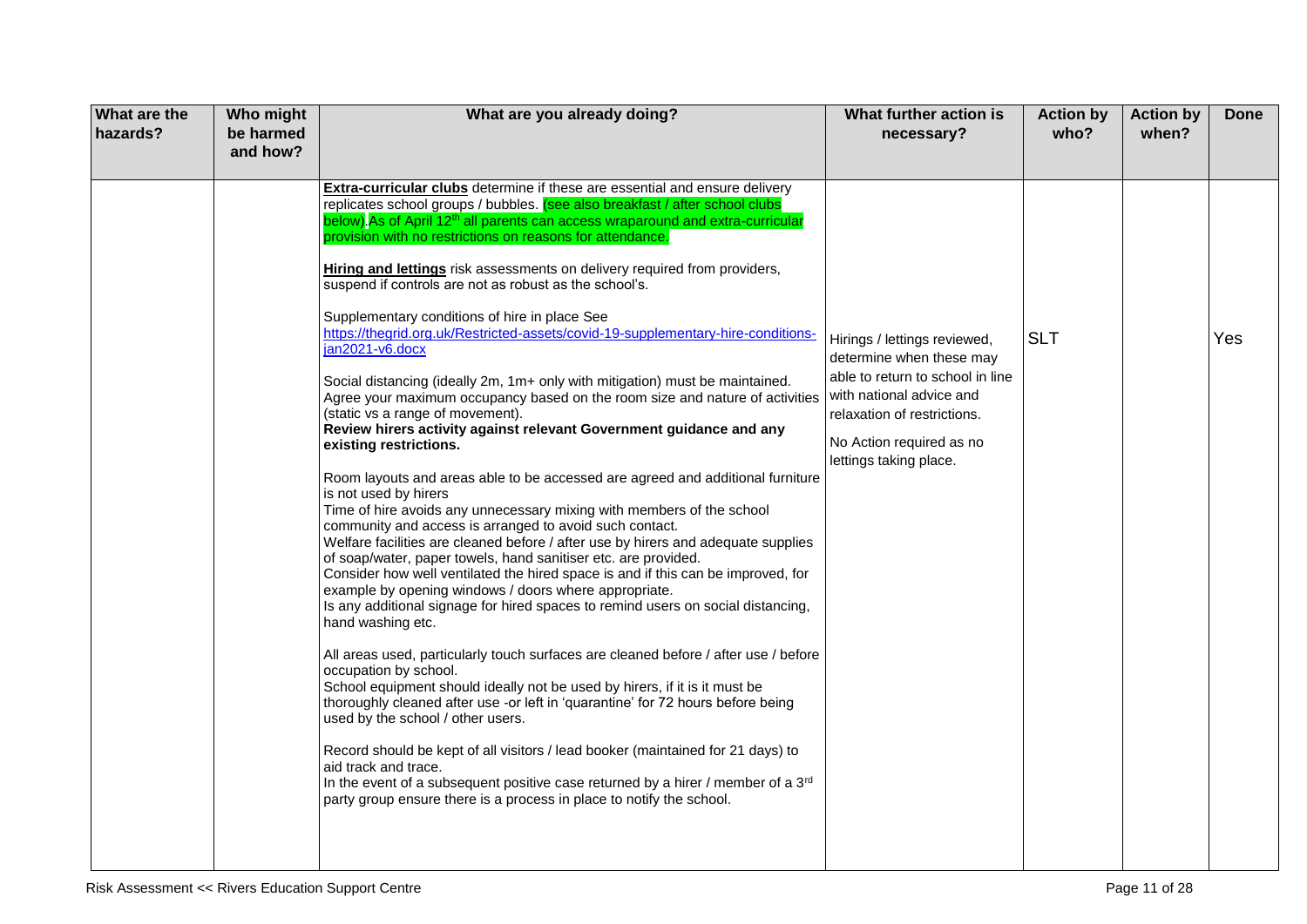| <b>What are the</b><br>hazards? | Who might<br>be harmed<br>and how? | What are you already doing?                                                                                                                                                                                                                                                                                                                                                                                                                                                                                                                                                                                                                                                                                                                                                                                                                                                                                                                                                                                                                                                                                                                                                                                                                                                   | What further action is<br>necessary?                                                                                                                                                                             | <b>Action by</b><br>who? | <b>Action by</b><br>when? | Done |
|---------------------------------|------------------------------------|-------------------------------------------------------------------------------------------------------------------------------------------------------------------------------------------------------------------------------------------------------------------------------------------------------------------------------------------------------------------------------------------------------------------------------------------------------------------------------------------------------------------------------------------------------------------------------------------------------------------------------------------------------------------------------------------------------------------------------------------------------------------------------------------------------------------------------------------------------------------------------------------------------------------------------------------------------------------------------------------------------------------------------------------------------------------------------------------------------------------------------------------------------------------------------------------------------------------------------------------------------------------------------|------------------------------------------------------------------------------------------------------------------------------------------------------------------------------------------------------------------|--------------------------|---------------------------|------|
|                                 |                                    | Schools to decide if the NHS QR code poster and check in function is to be<br>used for members of the public when premises are let to external providers.<br>Schools and FE providers are not expected to create NHS QR code posters for<br>their normal day to day operations.<br>Breakfast and afterschool clubs - risk assessments on delivery required from<br>providers, suspend if controls are not as robust as the schools.<br>See protective measures for holiday and after school clubs, and other out of<br>school settings which recommend a max 15 children per group (multiple<br>groups can use the same space, only if there is robust social distancing<br>between groups).<br>As of April 12 <sup>th</sup> all parents can access wraparound provision with no restrictions<br>on reasons for attendance.<br>Provision should, where possible, replicate the groups (bubbles) in place during<br>the school day to minimise potential transmission between the school's groups.<br>Review space / layout and occupancy to determine if children from different<br>groups can maintain social distancing (2m between children from different<br>groups).<br>Where this is not possible keep the before / after school groups consistent to<br>reduce mixing. | Activities as part of<br>educational provision and<br>wraparound care can return<br>from March 8th<br>Return of grassroots outdoor<br>sport from March 29th<br>See also Sport England FAQs<br>on return of sport |                          |                           |      |
|                                 |                                    | <b>Offsite visits</b><br>These are conditional on the wider roadmap dates, which are subject to change:<br>No offsite visits to be run until 12 <sup>th</sup> April (for day visits) at the earliest.<br>No domestic residentials until 17 <sup>th</sup> May at the earliest.<br>Off site visits risk assessment to be undertaken, children kept in the same<br>consistent group during the visit. COVID secure measures at destination and<br>ability of group to socially distance from others to be risk assessed.                                                                                                                                                                                                                                                                                                                                                                                                                                                                                                                                                                                                                                                                                                                                                         | Reviewed in line with the<br>latest government guidance.                                                                                                                                                         | HT                       | Ongoing                   |      |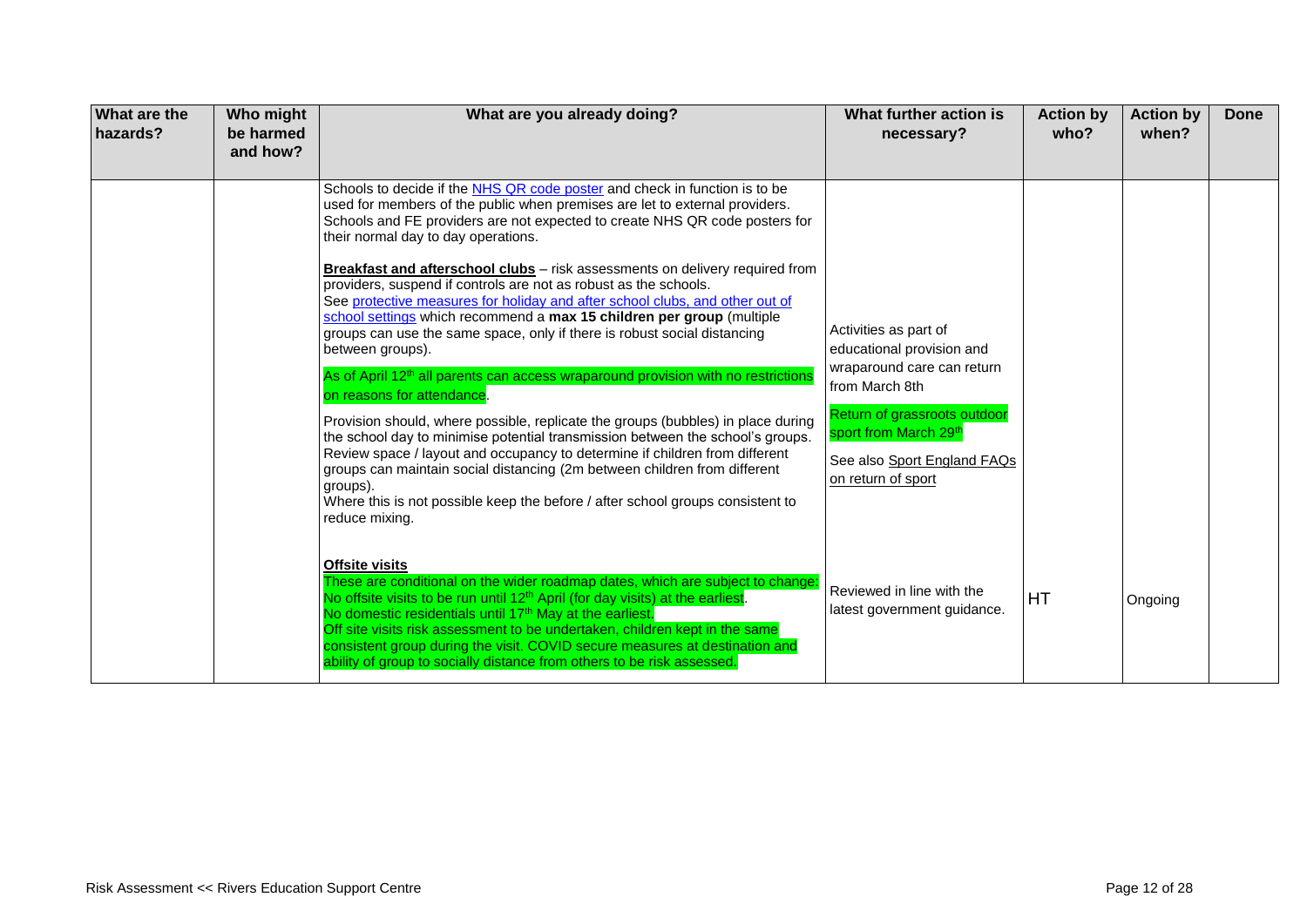| What are the<br>hazards? | Who might<br>be harmed<br>and how? | What are you already doing?                                                                                                                                                                                                                                                                                                                                                                                                           | What further action is<br>necessary?                       | <b>Action by</b><br>who? | <b>Action by</b><br>when? | <b>Done</b> |
|--------------------------|------------------------------------|---------------------------------------------------------------------------------------------------------------------------------------------------------------------------------------------------------------------------------------------------------------------------------------------------------------------------------------------------------------------------------------------------------------------------------------|------------------------------------------------------------|--------------------------|---------------------------|-------------|
|                          |                                    | <b>Music-dance and drama</b><br>Social distancing to be observed. This may limit group numbers.<br>Keep background / accompanying music to levels which do not encourage<br>teachers or other performers to raise their voices unduly.<br>If possible use microphones, avoid sharing these. Clean equipment before /<br>after use and between users / groups.                                                                         | None taking place                                          |                          |                           |             |
|                          |                                    | Performances to be virtual / recorded for parents, no audiences in order to<br>minimise risks. All undertaken in same consistent school bubbles.                                                                                                                                                                                                                                                                                      |                                                            |                          |                           |             |
|                          |                                    | Singing and wind / brass instruments<br>Increased risk of aerosol transmission with volume and numbers of individuals<br>within a confined space is likely.<br>Accumulation of aerosols to be limited by keeping the actual singing / playing<br>time short.<br>Activity to take place outside where possible.                                                                                                                        | None taking place                                          |                          |                           |             |
|                          |                                    | Where using indoor spaces ensure good ventilation through the use of<br>mechanical systems and/or opening windows and doors.<br>Limit group size in relation to the space, use larger rooms with high ceilings for<br>larger groups.<br>If using a shared space (hall etc.) then ventilate the empty room for at least 15<br>minutes before another group uses the space and clean all touch surfaces<br>before use by another group. | Communication to all staff of<br>the need for ventilation. | HT                       | Ongoing                   |             |
|                          |                                    | Larger groups e.g. more than a single class of 30, would need schools to<br>undertake a specific risk assessment and demonstrate robust controls e.g.<br>larger space, social distancing and good ventilation (min of 10l/s/person for all<br>present).                                                                                                                                                                               |                                                            |                          |                           |             |
|                          |                                    | Face to face activity is to be avoided (Pupils positioned back-to-back or side-to-<br>side when playing or singing).<br>Where face to face activity cannot be avoided ensure 2m physical distancing is<br>kept between staff and pupils (if 2m is not viable further robust risk mitigation<br>will be needed- screens, 'moisture guard' covers for mouth blown instruments<br>and good ventilation.)                                 |                                                            |                          |                           |             |
|                          |                                    |                                                                                                                                                                                                                                                                                                                                                                                                                                       |                                                            |                          |                           |             |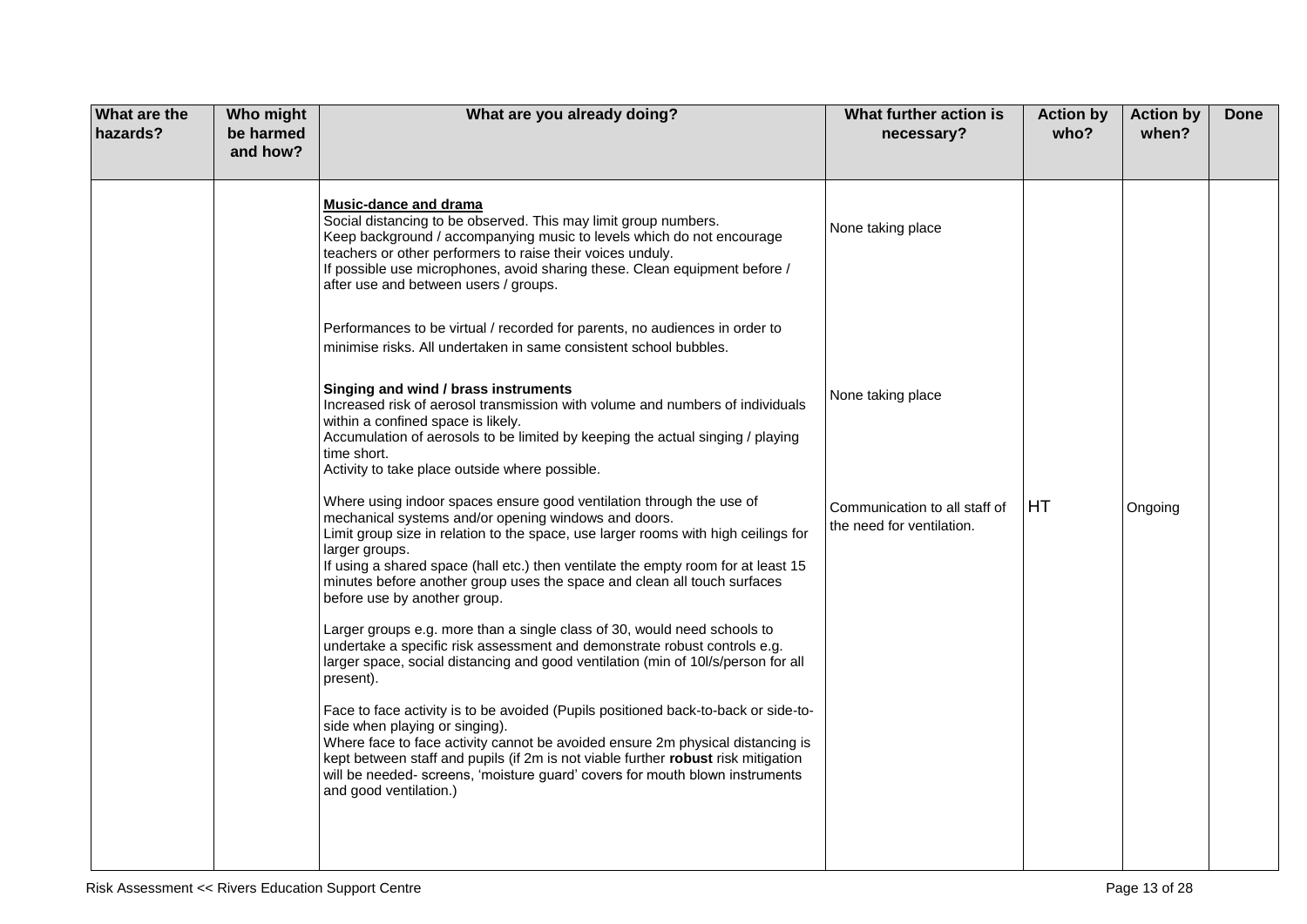| What are the<br>hazards? | Who might<br>be harmed<br>and how? | What are you already doing?                                                                                                                                                                                                                                                                                                                                                                                                                                                                                                                                                                                                                                                                                                                                                                                                                                                                                                                                                                                                                                                                                                                                                                                                                                                                                                                                                                                                                                                                                                                                                                                                                                                                                                                                                                                                                                                                                                                                                                                                                                                                                                                                                                                                                          | What further action is<br>necessary?                                            | <b>Action by</b><br>who? | <b>Action by</b><br>when? | <b>Done</b> |
|--------------------------|------------------------------------|------------------------------------------------------------------------------------------------------------------------------------------------------------------------------------------------------------------------------------------------------------------------------------------------------------------------------------------------------------------------------------------------------------------------------------------------------------------------------------------------------------------------------------------------------------------------------------------------------------------------------------------------------------------------------------------------------------------------------------------------------------------------------------------------------------------------------------------------------------------------------------------------------------------------------------------------------------------------------------------------------------------------------------------------------------------------------------------------------------------------------------------------------------------------------------------------------------------------------------------------------------------------------------------------------------------------------------------------------------------------------------------------------------------------------------------------------------------------------------------------------------------------------------------------------------------------------------------------------------------------------------------------------------------------------------------------------------------------------------------------------------------------------------------------------------------------------------------------------------------------------------------------------------------------------------------------------------------------------------------------------------------------------------------------------------------------------------------------------------------------------------------------------------------------------------------------------------------------------------------------------|---------------------------------------------------------------------------------|--------------------------|---------------------------|-------------|
|                          |                                    | Use microphones. Sing / play quietly to reduce aerosol risk.<br>Position wind and brass players so that the air from their instrument does not<br>blow into another player. No sharing of wind / brass instruments.<br>Additional guidance and supplementary risk assessment on music lessons in<br>school has been produced by Herts Music service.<br>http://www.hertsmusicservice.org.uk/schools-covid-update/<br>PE / school sport<br>PE subject lead / head of PE to review existing risk assessments and schemes<br>of work to include management of COVID-19 risks.<br>Schools must only provide team sports listed on the return to recreational team<br>sport framework.<br>No requirement to wear face coverings in PE.<br>Pupils to be kept in consistent groups, sports equipment to be thoroughly<br>cleaned between each use by different groups, and contact sports limited.<br>(The AfPE's position is still that contact between students should be avoided in<br>PE, where some element of contact is permitted this should be limited with<br>social distancing in place for other parts of the lesson).<br>Where National Governing Bodies have approved guidance which permits<br>contact (FA etc.) lessons must be operated in line with that NGB guidance.<br>https://www.gov.uk/government/publications/coronavirus-covid-19-guidance-on-<br>phased-return-of-sport-and-recreation/guidance-for-providers-of-outdoor-<br>facilities-on-the-phased-return-of-sport-and-recreation.<br>https://www.gov.uk/government/publications/coronavirus-covid-19-guidance-on-<br>phased-return-of-sport-and-recreation/return-to-recreational-team-sport-<br>framework<br>Multiple groups not permitted to use PE / outdoor equipment simultaneously<br>Sharing of equipment during PE is limited.<br>Outdoor sports prioritised where possible, and large indoor spaces used where<br>not, maximising distancing between pupils and natural ventilation.<br>Build in time for handwashing / sanitising before / after lesson.<br>See advice and FAQ's from Association for Physical Education, AfPE have also<br>published a model risk assessment for PE. https://www.afpe.org.uk/physical-<br>education/coronavirus-guidance-support/ | Limit the access to the fitness<br>suite to 2 students advice of<br>PHE and HCC | HT                       | Ongoing                   |             |
|                          |                                    |                                                                                                                                                                                                                                                                                                                                                                                                                                                                                                                                                                                                                                                                                                                                                                                                                                                                                                                                                                                                                                                                                                                                                                                                                                                                                                                                                                                                                                                                                                                                                                                                                                                                                                                                                                                                                                                                                                                                                                                                                                                                                                                                                                                                                                                      |                                                                                 |                          |                           |             |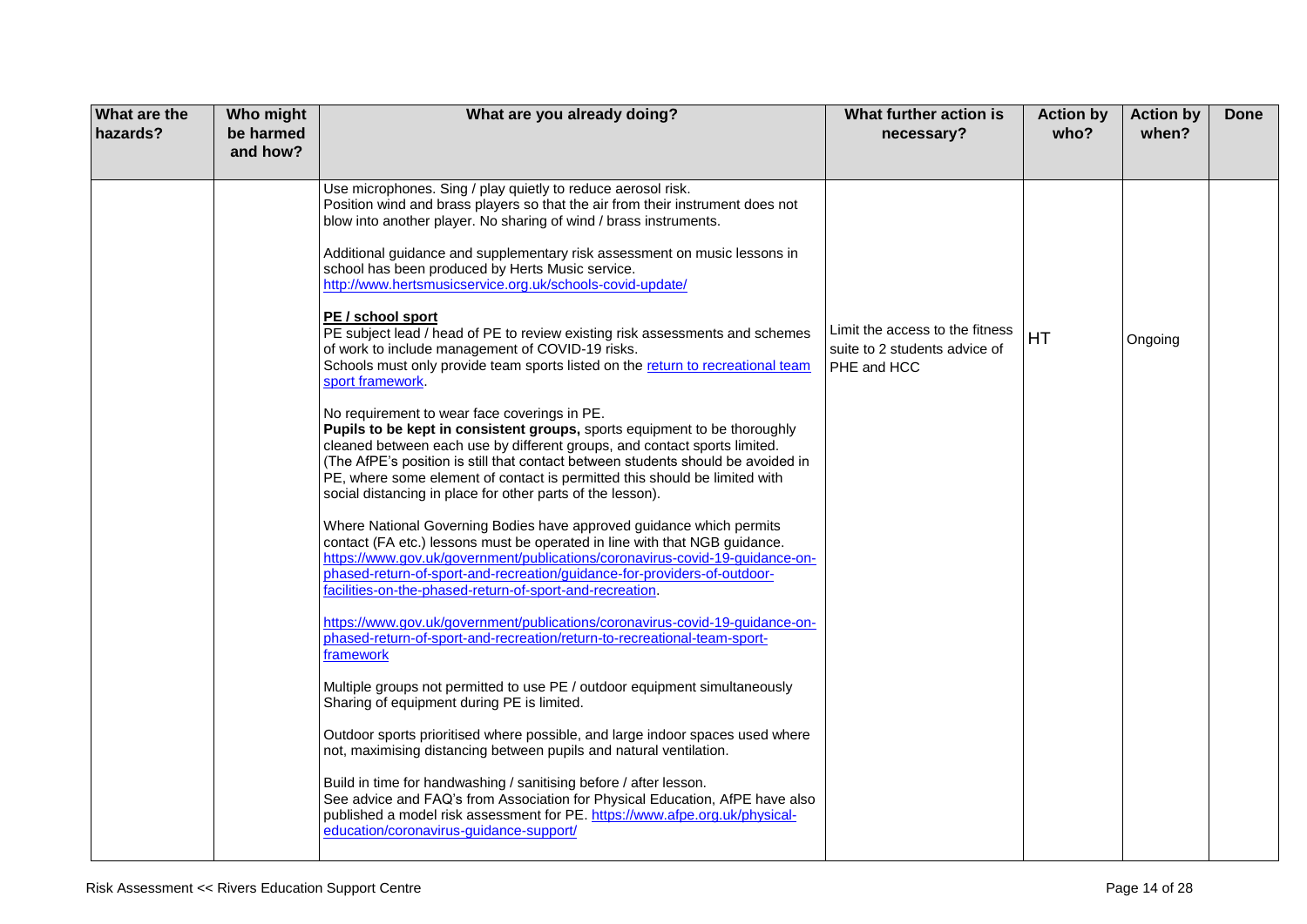| <b>What are the</b><br>hazards? | Who might<br>be harmed<br>and how?                                                     | What are you already doing?                                                                                                                                                                                                                                                                                                                                                                                                                                                                                                                                                                                                                                                                                                                                                                                                                                                                                                                                  | What further action is<br>necessary?                                                                                               | <b>Action by</b><br>who? | <b>Action by</b><br>when? | <b>Done</b> |
|---------------------------------|----------------------------------------------------------------------------------------|--------------------------------------------------------------------------------------------------------------------------------------------------------------------------------------------------------------------------------------------------------------------------------------------------------------------------------------------------------------------------------------------------------------------------------------------------------------------------------------------------------------------------------------------------------------------------------------------------------------------------------------------------------------------------------------------------------------------------------------------------------------------------------------------------------------------------------------------------------------------------------------------------------------------------------------------------------------|------------------------------------------------------------------------------------------------------------------------------------|--------------------------|---------------------------|-------------|
|                                 |                                                                                        | From 29 <sup>th</sup> March outdoor fixtures against other schools are permissable<br>(in line with restrictions on grassroots sport).                                                                                                                                                                                                                                                                                                                                                                                                                                                                                                                                                                                                                                                                                                                                                                                                                       | Sport as part of educational<br>provision and wraparound<br>care can return from March<br>8th                                      |                          |                           |             |
| Access to &<br>egress from site | Staff,<br>Students /<br>pupils / wider<br>contacts<br>Spread of<br>COVID <sub>19</sub> | Introduce staggered start and finish times to reduce congestion and contact at<br>all times.<br>Review access points, open up alternative gates.<br>Allocate groups different times / entrance points.<br>Communicate changes and allocated times to parents / pupils.<br>Staff on duty to monitor arrival / departure and site access points to facilitate<br>social distancing - may need to change the number of access points, either<br>increase to reduce congestion or decrease to enable monitoring.<br>Discourage parents picking up their children from gathering at the<br>school gates.<br>Introduce visual aids to help parents socially distance / supervise entry and<br>collection.<br>Introduce floor markings to aid social distancing (e.g. tape or survey spray)<br>where controlled queuing will be expected.<br>Communicate expectations to parents.<br>Consider one-way traffic through external doors to avoid face to face passing. | Students enter through the<br>Ks4 meetings room and<br>Ks3 Staff room when being<br>tested.<br>Staggered entry to site in<br>place | SLT<br><b>NT</b>         | Ongoing                   |             |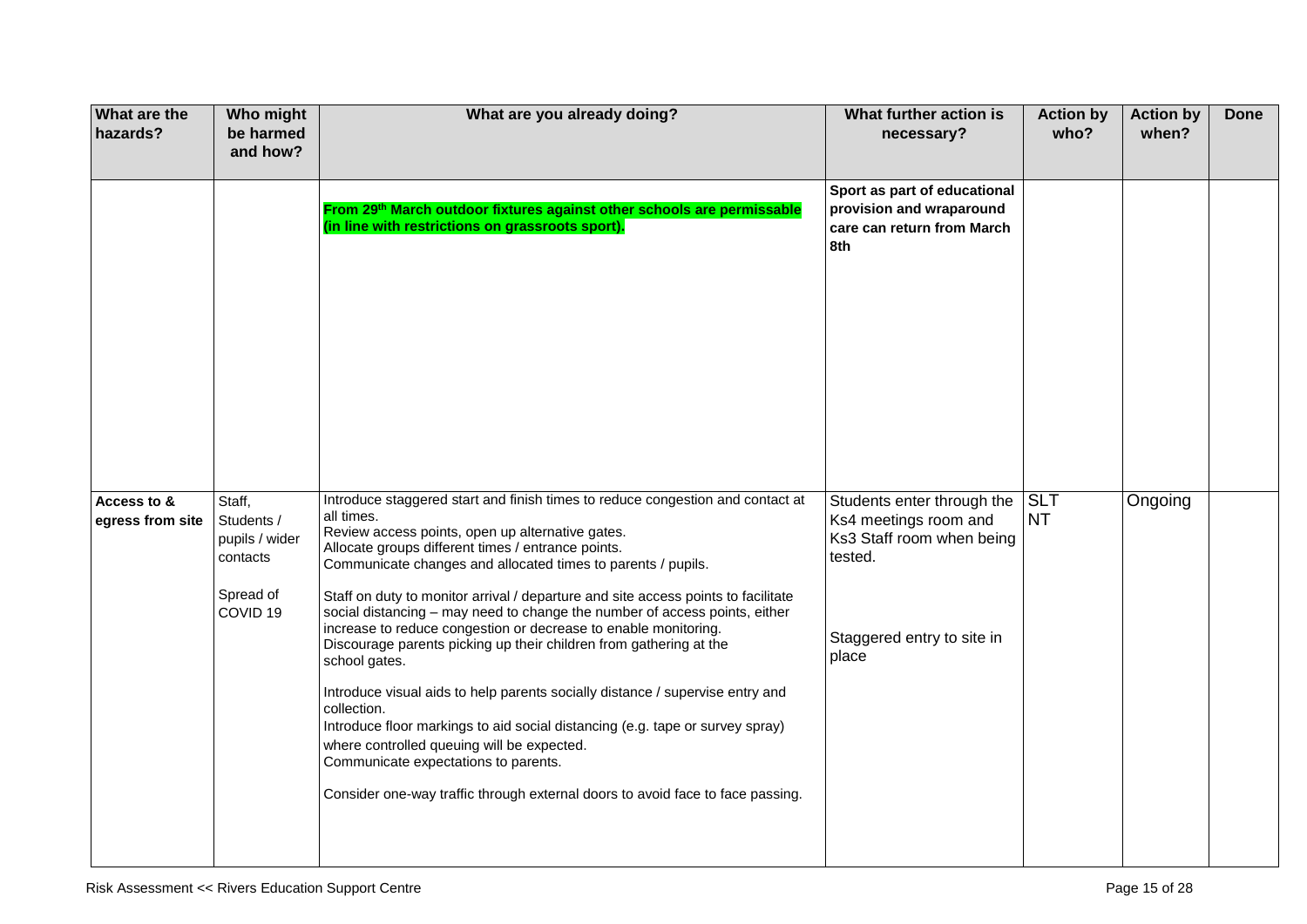| What are the<br>hazards?                                                                                    | Who might<br>be harmed<br>and how?                                                     | What are you already doing?                                                                                                                                                                                                                                                                                                                                                                                                                                                                                                                                                                                                                                                                                                                                                                                                                                                                                                                                                                                                                                                                                                                                                                                                                                                                                           | What further action is<br>necessary?                                                          | <b>Action by</b><br>who? | <b>Action by</b><br>when? | <b>Done</b> |
|-------------------------------------------------------------------------------------------------------------|----------------------------------------------------------------------------------------|-----------------------------------------------------------------------------------------------------------------------------------------------------------------------------------------------------------------------------------------------------------------------------------------------------------------------------------------------------------------------------------------------------------------------------------------------------------------------------------------------------------------------------------------------------------------------------------------------------------------------------------------------------------------------------------------------------------------------------------------------------------------------------------------------------------------------------------------------------------------------------------------------------------------------------------------------------------------------------------------------------------------------------------------------------------------------------------------------------------------------------------------------------------------------------------------------------------------------------------------------------------------------------------------------------------------------|-----------------------------------------------------------------------------------------------|--------------------------|---------------------------|-------------|
|                                                                                                             |                                                                                        | <b>Visitors</b><br>Only essential visitors allowed on site.<br>Ensure all visitors / building users are aware of school's expectations. They<br>must follow social distancing, hand washing / use of sanitiser on entry and<br>adhere to any restrictions on accessing parts of the building stipulated by the<br>school.<br>Parents instructed only to come onto premises by appointment or in event of an<br>emergency.<br>Volunteers, temporary / supply staff, sports coaches and other providers are<br>briefed on school's arrangements for managing and minimising risk, including<br>the need to maintain distance (2m where possible) from other staff and pupils.<br>Where visits can happen outside of school hours, they should.<br>A record should be kept of all visitors or the lead member for a group e.g. a<br>hiring (records maintained for 21 days) to aid track and trace. (Name, contact<br>phone number, date of visit arrival / departure time)<br>Signage in reception regarding good hygiene.<br>Use of Perspex screens for open receptions and tape / visual markers to<br>reinforce social distancing (2 m where possible)<br>Staff / pupils<br>On arrival all staff and students to wash hands using nearest available toilet or<br>use the sanitiser provided at their point of entry. |                                                                                               | <b>SLT</b>               | Ongoing                   |             |
| <b>Contact points</b><br><b>Equipment use</b><br>printers,<br>workstations,<br>apparatus,<br>machinery etc. | Staff,<br>Students /<br>pupils / wider<br>contacts<br>Spread of<br>COVID <sub>19</sub> | Pupils to use their own water bottles when in centre<br>Regularly clean and disinfect common contact surfaces in reception, office,<br>access control etc. (screens, telephone handsets, desks).<br>Staff and pupils have their own basic equipment (pens, pencils etc.) to avoid<br>sharing.<br><b>Activities and resources</b><br>Classroom resources which are shared within groups (bubbles) are<br>cleaned regularly.<br>Those shared across groups must be cleaned between use.<br>Minimise all unnecessary sharing of resources, taking books home etc.                                                                                                                                                                                                                                                                                                                                                                                                                                                                                                                                                                                                                                                                                                                                                        | All possible limiting<br>factors in place and<br>communicated to pupils'<br>parents and staff | HT                       | Ongoing                   |             |
|                                                                                                             |                                                                                        | For secondary science and DT also consider CLEAPPS advice (GL343 &                                                                                                                                                                                                                                                                                                                                                                                                                                                                                                                                                                                                                                                                                                                                                                                                                                                                                                                                                                                                                                                                                                                                                                                                                                                    |                                                                                               |                          |                           |             |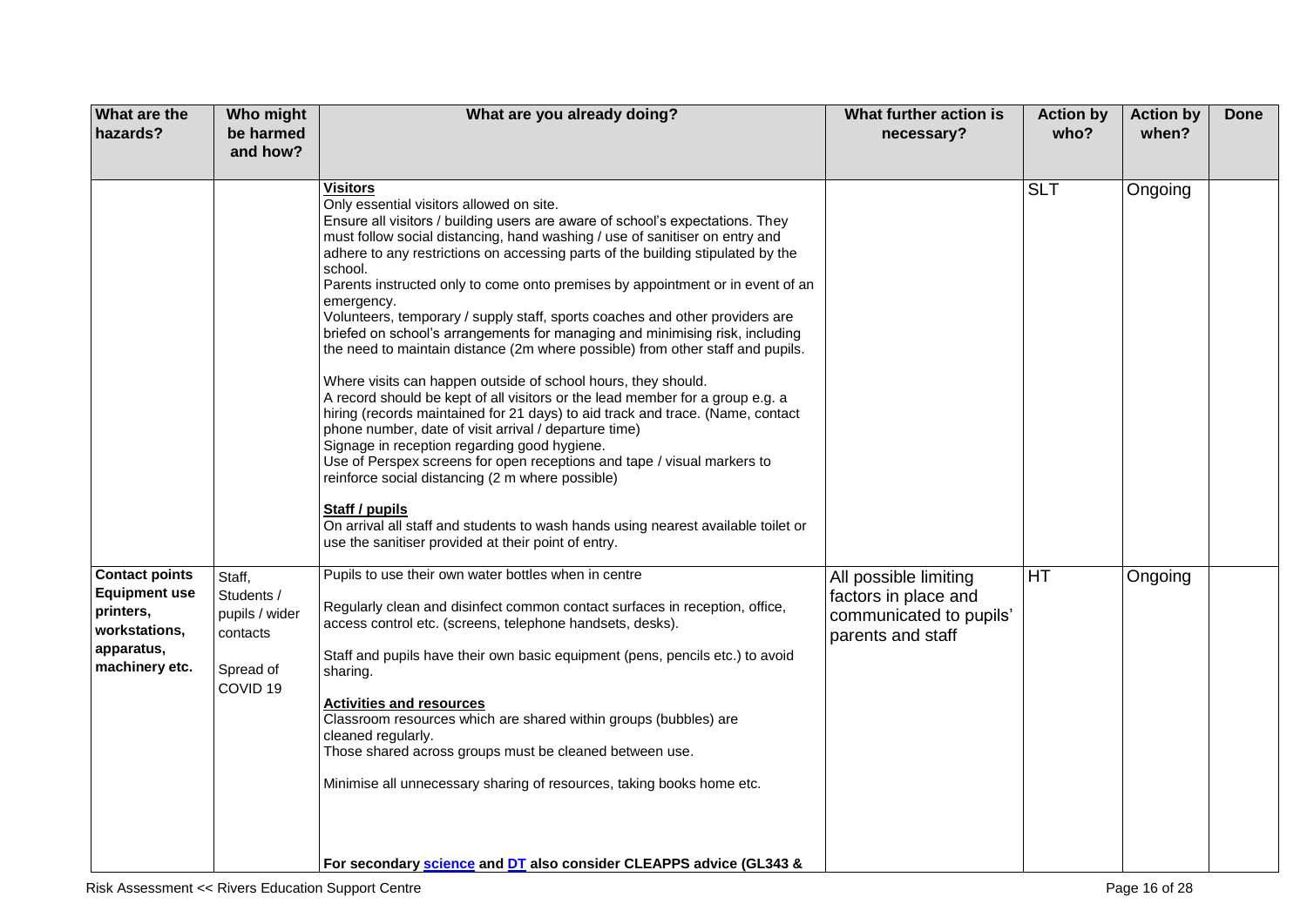| <b>What are the</b><br>hazards?       | Who might<br>be harmed<br>and how?                                                     | What are you already doing?                                                                                                                                                                                                                                                                                                                                                                                                                                                                                                                                                                                                                                                                                                                                                                                                                                                                                                                                                                                                                                                                                                                                                                                                                                                                                                                                                                                                                                                                                                                                                                                                                                                                                                                                                                                                                                                                                                                                                                                                                                                                                                                                                                                                                                                                   | What further action is<br>necessary?                             | <b>Action by</b><br>who? | <b>Action by</b><br>when? | <b>Done</b> |
|---------------------------------------|----------------------------------------------------------------------------------------|-----------------------------------------------------------------------------------------------------------------------------------------------------------------------------------------------------------------------------------------------------------------------------------------------------------------------------------------------------------------------------------------------------------------------------------------------------------------------------------------------------------------------------------------------------------------------------------------------------------------------------------------------------------------------------------------------------------------------------------------------------------------------------------------------------------------------------------------------------------------------------------------------------------------------------------------------------------------------------------------------------------------------------------------------------------------------------------------------------------------------------------------------------------------------------------------------------------------------------------------------------------------------------------------------------------------------------------------------------------------------------------------------------------------------------------------------------------------------------------------------------------------------------------------------------------------------------------------------------------------------------------------------------------------------------------------------------------------------------------------------------------------------------------------------------------------------------------------------------------------------------------------------------------------------------------------------------------------------------------------------------------------------------------------------------------------------------------------------------------------------------------------------------------------------------------------------------------------------------------------------------------------------------------------------|------------------------------------------------------------------|--------------------------|---------------------------|-------------|
| <b>Proximity of</b><br>students/staff | Staff,<br>Students /<br>pupils / wider<br>contacts<br>Spread of<br>COVID <sub>19</sub> | GL 344) for suggested considerations in undertaking practical work.<br>Use of shared resources between groups to be minimised, resources allocated<br>to individual groups where possible.<br>Otherwise all resources shared across groups (sports , art , science equipment<br>etc.) must be cleaned before / after use e.g. library books, chrome books,<br>laptops, I pads, PE equipment etc.) or 'quarantined' and left unused (for 48 hrs,<br>72 hours for plastic) before being used by another group (bubble).<br>Where equipment is quarantined ensure this is clearly labelled with day used /<br>next day available for use.<br>Build cleaning into end of lesson activity routines.<br>Schools to ensure anti-bacterial wipes are available in all IT rooms and teacher<br>to ensure students wipe down after use. If student too young then arrangements<br>for IT support staff etc. to clean.<br>Staff are to maintain a safe distance between each other (2 metres wherever<br>possible)<br>Occupied rooms to be kept as well ventilated as possible (by opening windows)<br>or via ventilation units. (where mechanical ventilation is present that removes<br>and circulates air to multiple rooms recirculation should be turned off and adjust<br>these to full fresh air where possible).<br>There is no need to adjust systems that serve only individual rooms or portable<br>units as these operate on 100% recirculation.<br>See HSE guidance and CIBSE COVID-19 ventilation guidance<br>In cooler weather open windows just enough to provide constant background<br>ventilation, open windows more fully between classes, during breaks etc.<br>Use heating / additional layers of clothing to maintain comfortable temperatures.<br>Ensure key fire doors are not being compromised / wedged open (those<br>protected stairwells, cross corridor, on single directional routes etc.)<br>Consider opportunities for outdoor learning to assist in social distancing.<br>Staff to follow social distancing guidance in offices/staff rooms/close working in<br>rooms etc i.e. 2m wherever possible.<br>Where staff need to move between classes and year groups, they should try<br>and keep their distance from pupils and other staff as much as they can, ideally | Use high level windows where SLT<br>available to minimise drafts |                          | Ongoing                   |             |
|                                       |                                                                                        | 2 metres from other adults.                                                                                                                                                                                                                                                                                                                                                                                                                                                                                                                                                                                                                                                                                                                                                                                                                                                                                                                                                                                                                                                                                                                                                                                                                                                                                                                                                                                                                                                                                                                                                                                                                                                                                                                                                                                                                                                                                                                                                                                                                                                                                                                                                                                                                                                                   |                                                                  |                          |                           |             |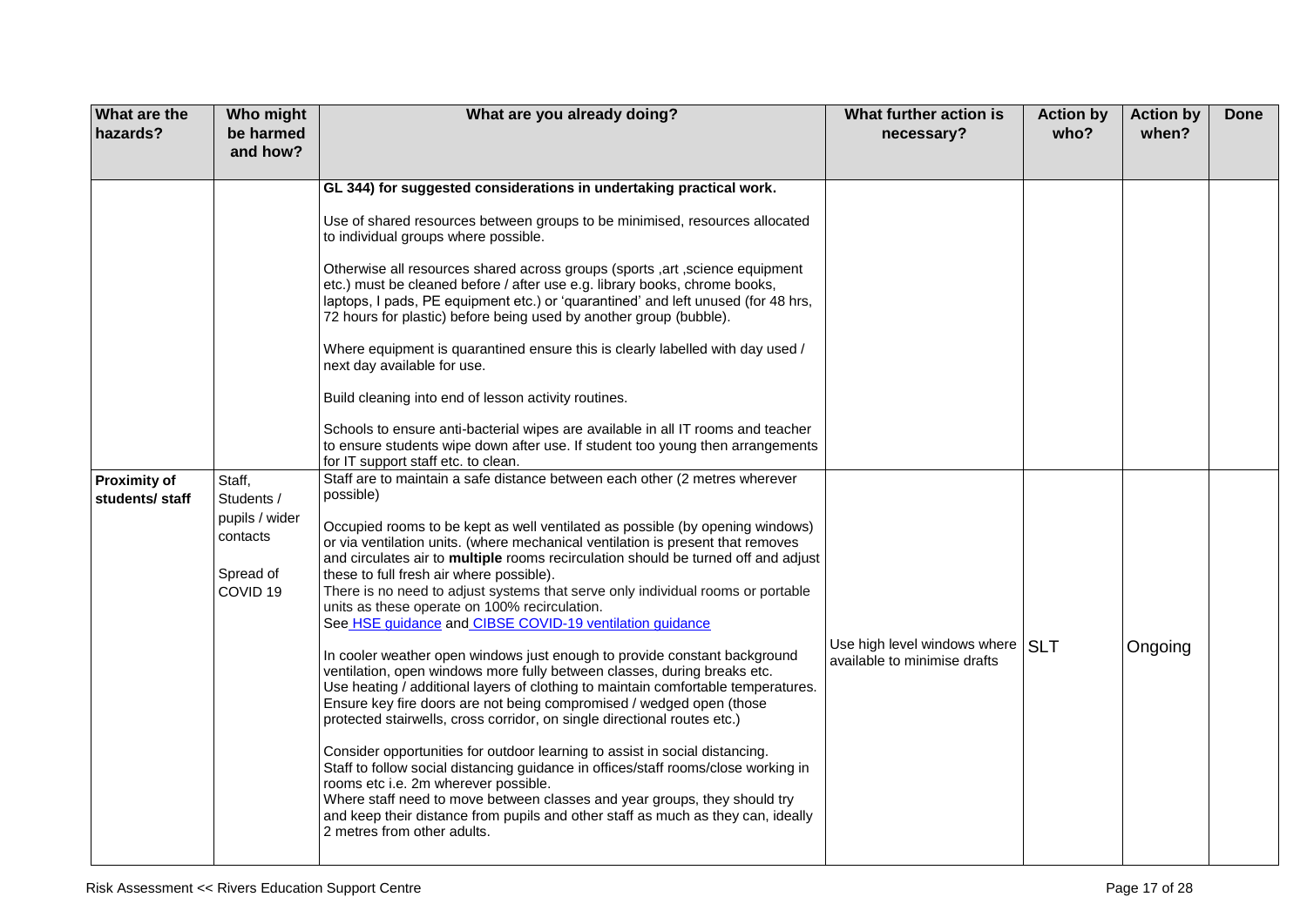| What are the<br>hazards? | Who might<br>be harmed<br>and how? | What are you already doing?                                                                                                                                                                                                                                                                                                                                                                                                                                                                                                                                                                                                                                                                                                                                                                                                                                                                                                                                                                                                                                                                                                                  | What further action is<br>necessary?                                                                         | <b>Action by</b><br>who? | <b>Action by</b><br>when? | Done |
|--------------------------|------------------------------------|----------------------------------------------------------------------------------------------------------------------------------------------------------------------------------------------------------------------------------------------------------------------------------------------------------------------------------------------------------------------------------------------------------------------------------------------------------------------------------------------------------------------------------------------------------------------------------------------------------------------------------------------------------------------------------------------------------------------------------------------------------------------------------------------------------------------------------------------------------------------------------------------------------------------------------------------------------------------------------------------------------------------------------------------------------------------------------------------------------------------------------------------|--------------------------------------------------------------------------------------------------------------|--------------------------|---------------------------|------|
|                          |                                    | Meetings / 1-2-1's / training<br>Limit face to face meetings to those which are essential and cannot be delivered<br>in any other way. Ensure these are conducted in large enough areas to maintain<br>social distancing; or via electronic means (Microsoft Teams etc.)<br>No physical large scale / all staff briefings should be undertaken.<br><b>Staff rooms</b><br>Review occupancy levels and layout to facilitate social distancing<br>Set maximum occupancy, staff to stagger use to enable distancing.<br><b>Stairs / corridors</b><br>Minimise groups (bubbles) transitioning at the same time to ensure brief contact.<br>(passing briefly in circulation spaces is a low risk)<br>Implement one-way system (where possible e.g. multiple routes / stairs)<br>Stagger use and numbers using circulation spaces at the same time.<br>Avoiding multiple groups queuing in same shared areas/ narrow corridors etc<br>Pupils queuing e.g. for entry into labs will need supervision and floor markings to<br>aid distancing.<br><b>Changing rooms</b><br>Reduce numbers needing to use by allowing pupils to wear PE kit to school. | Reduction of tables and<br>chairs for staffroom<br>One-way system in<br>place within the Ks4<br>social area. | <b>SLT</b><br><b>SLT</b> | 04/03/21<br>Ongoing       | Yes  |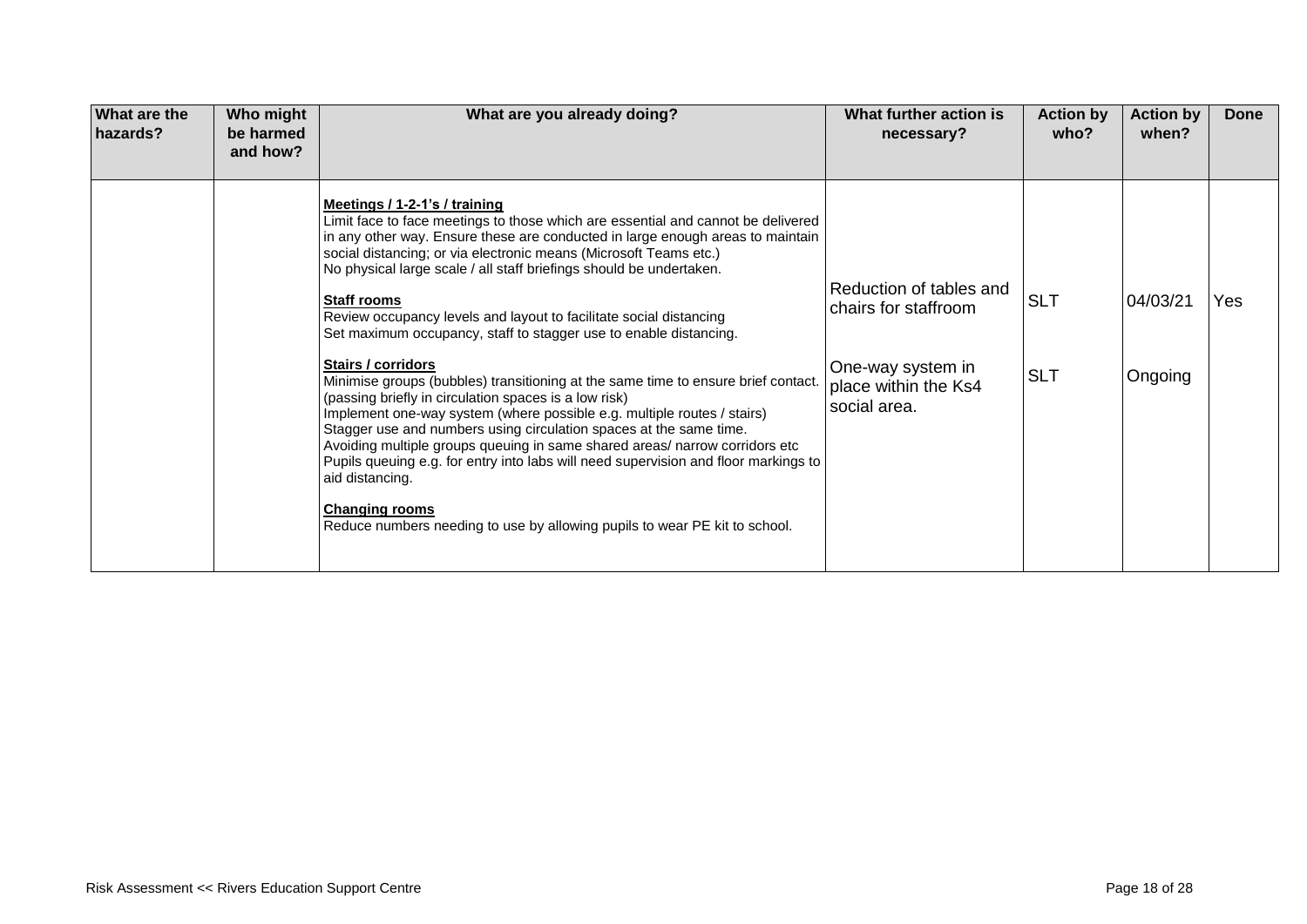|  | Introduce enhanced cleaning of all facilities throughout the day and at the end of<br>each day. Clean all contact surfaces between use by different groups.<br>Provide suitable and sufficient rubbish bins in these areas with regular removal<br>and disposal.                                                                                                                                                                                                                                                                                                                                                         |                                                                                                          |                  |         |     |
|--|--------------------------------------------------------------------------------------------------------------------------------------------------------------------------------------------------------------------------------------------------------------------------------------------------------------------------------------------------------------------------------------------------------------------------------------------------------------------------------------------------------------------------------------------------------------------------------------------------------------------------|----------------------------------------------------------------------------------------------------------|------------------|---------|-----|
|  | <b>Break / Playgrounds</b><br>Avoid any group activities that require pupils to be in close physical contact with<br>each other.<br>Limit group interaction by clearly zoning areas and staggering breaks.<br>Use playing fields when weather permits.<br>Brief all staff on expectations.<br>Increased supervision to aid enforcement of social distancing as far as is<br>reasonable.<br>Outdoor play equipment to be cleaned between use by different groups or left<br>for period of 48 hrs (72 hrs for plastic) between use by different groups.<br>Pupils should wash / sanitise their hands before and after use. | Staff to constantly remind<br>pupils of social distancing<br>when moving around the<br>school buildings. | <b>All Staff</b> | Ongoing | Yes |
|  |                                                                                                                                                                                                                                                                                                                                                                                                                                                                                                                                                                                                                          |                                                                                                          |                  |         |     |
|  |                                                                                                                                                                                                                                                                                                                                                                                                                                                                                                                                                                                                                          |                                                                                                          |                  |         |     |
|  |                                                                                                                                                                                                                                                                                                                                                                                                                                                                                                                                                                                                                          |                                                                                                          |                  |         |     |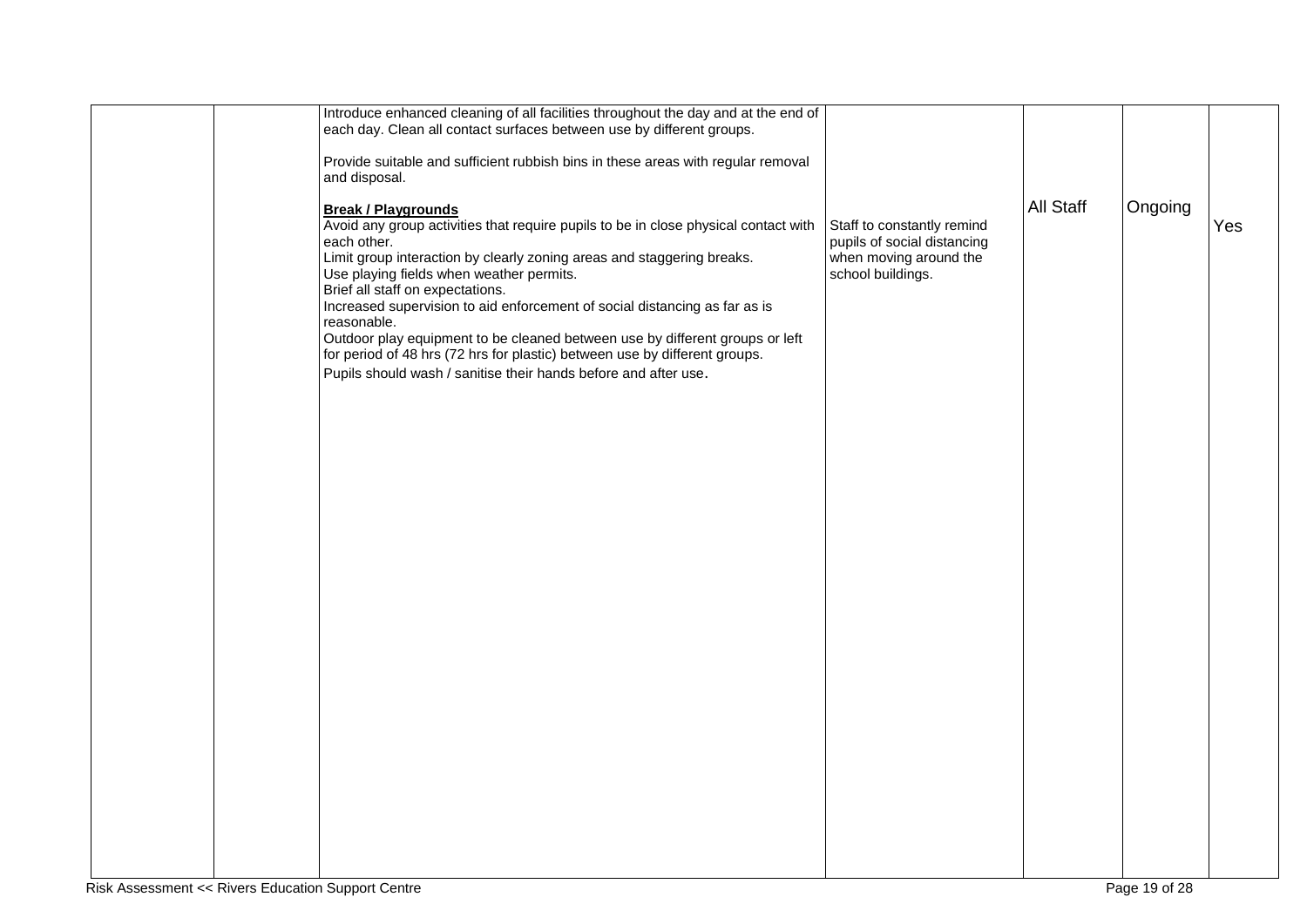| What are the<br>hazards?              | Who might<br>be harmed<br>and how?                                                     | What are you already doing?                                                                                                                                                                                                                                                                                                                                                                                                                                                                                                                                                                                                                                                                                                                                                                                                                                                                                                                                                                                                                                                                                                                                                                                                                                                                                                                                                                                                                                                                                                                                                                                                                                                                             | What further action is<br>necessary?                                                                                                               | <b>Action by</b><br>who?                              | <b>Action by</b><br>when? | <b>Done</b> |
|---------------------------------------|----------------------------------------------------------------------------------------|---------------------------------------------------------------------------------------------------------------------------------------------------------------------------------------------------------------------------------------------------------------------------------------------------------------------------------------------------------------------------------------------------------------------------------------------------------------------------------------------------------------------------------------------------------------------------------------------------------------------------------------------------------------------------------------------------------------------------------------------------------------------------------------------------------------------------------------------------------------------------------------------------------------------------------------------------------------------------------------------------------------------------------------------------------------------------------------------------------------------------------------------------------------------------------------------------------------------------------------------------------------------------------------------------------------------------------------------------------------------------------------------------------------------------------------------------------------------------------------------------------------------------------------------------------------------------------------------------------------------------------------------------------------------------------------------------------|----------------------------------------------------------------------------------------------------------------------------------------------------|-------------------------------------------------------|---------------------------|-------------|
|                                       |                                                                                        |                                                                                                                                                                                                                                                                                                                                                                                                                                                                                                                                                                                                                                                                                                                                                                                                                                                                                                                                                                                                                                                                                                                                                                                                                                                                                                                                                                                                                                                                                                                                                                                                                                                                                                         |                                                                                                                                                    |                                                       |                           |             |
| Canteen use /<br><b>lunchtimes</b>    | Staff,<br>Students /<br>pupils / wider<br>contacts<br>Spread of<br>COVID <sub>19</sub> | Break times staggered to reduce congestion and contact between groups.<br>Rota for use of dining areas.<br>Reinforce handwashing prior to eating food.<br>Hand sanitiser should be available at the entrance of any room where people<br>eat and should be used by all persons when entering and leaving the area.<br><b>Canteen use</b><br>Food operators continue to follow Food Standard Agency's (FSA) guidance on<br>good hygiene practices in food preparation and their Hazard Analysis and<br>Critical Control Point (HACCP) processes.<br>Pupils to enter canteens in their allocated groups.<br>Detail your specific arrangements for keeping bubbles apart<br>Discuss provision and delivery with Catering provider. Consider change to meal<br>provision, delivery of lunches to groups in classes etc.<br>(This could include a change in menu provision, amount of drinks and food in<br>chillers and how to avoid touching neighbouring products, merits of self-service<br>v service by catering staff. An increase in pre-prepared and wrapped food to<br>reduce use of crockery, utensils etc.)<br>Payments should be taken by contactless methods wherever possible. (Risks<br>from fingerprint contact payment considered low if handwashing / sanitizing is<br>enforced).<br>Drinking water should be provided with enhanced cleaning measures of the tap<br>mechanism introduced.<br>All rubbish and waste should be put straight in the bin by the user and not left for<br>someone else to clear up.<br>All areas used for eating must be thoroughly cleaned between groups and at the<br>end of each break and shift, including chairs, door handles, vending machines<br>etc. | PPE to be available in<br>the kitchen at all times.<br>Systems and processes<br>explained to all staff and<br>pupils and constantly<br>reinforced. | NT&<br><b>MMcD</b><br>NT&<br><b>MMcD</b><br>All Staff | Ongoing<br>Ongoing        |             |
| Transport /<br><b>Travel off site</b> | Staff,<br>Students /<br>pupils / wider<br>contacts<br>Spread of<br>COVID <sub>19</sub> | Encourage walking / cycling to school<br>Review travel plan<br>Risk assessment of the school's transport provider seen and the school<br>consulted on it.<br>Drivers and PAs must wear face coverings in the vehicle (unless physically<br>separated by a screen)<br>Children and young people aged 11 and over to wear a face covering when<br>travelling on dedicated transport.                                                                                                                                                                                                                                                                                                                                                                                                                                                                                                                                                                                                                                                                                                                                                                                                                                                                                                                                                                                                                                                                                                                                                                                                                                                                                                                      |                                                                                                                                                    |                                                       |                           |             |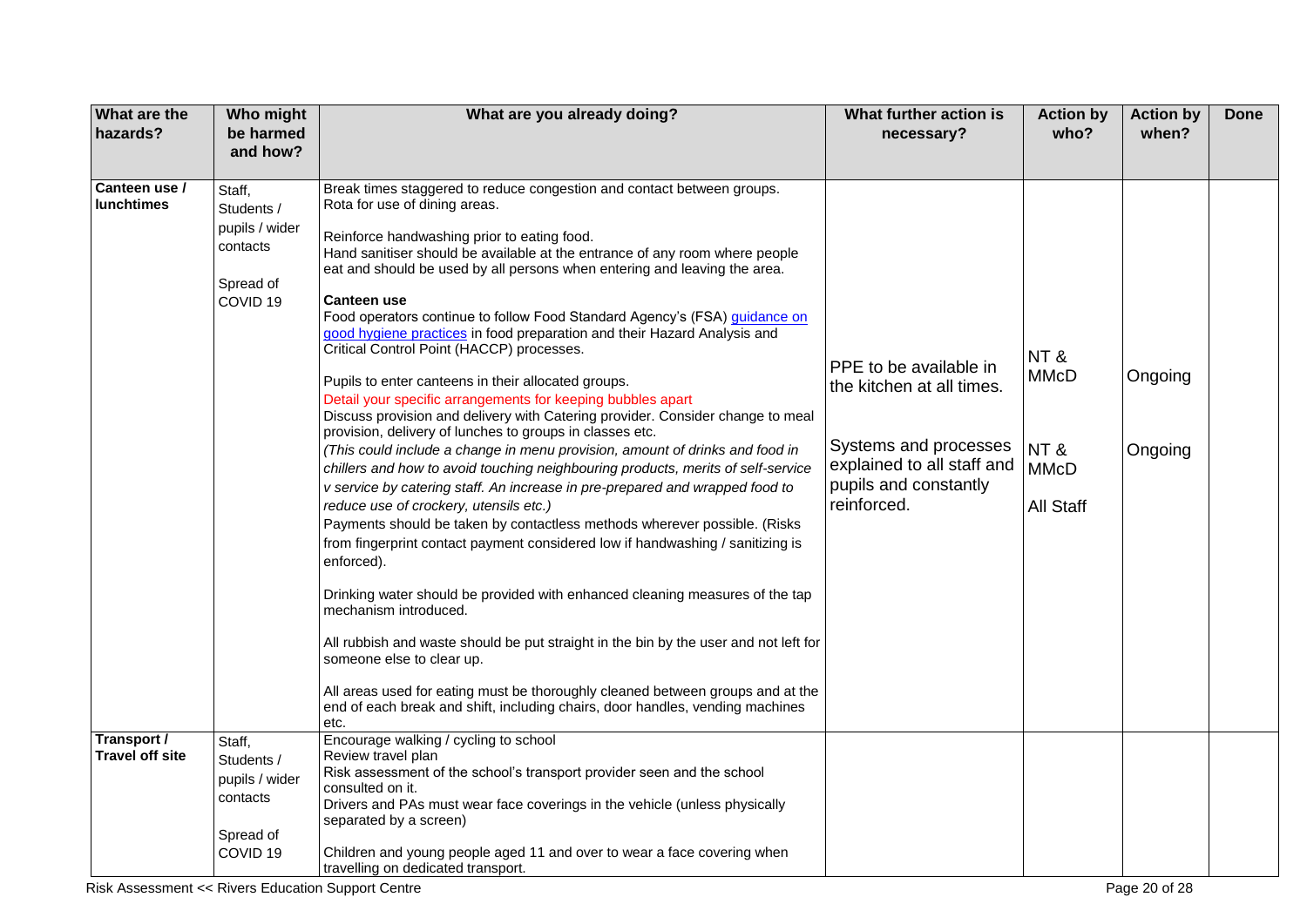| What are the<br>hazards?               | Who might<br>be harmed<br>and how?                                                     | What are you already doing?                                                                                                                                                                                                                                                                                                                                                                                                                                                                                                                                                                                                                                                                                                                                                                                                                                                                                                                                                                                                                                                                                                                                                        | What further action is<br>necessary?                                                                                                                                                                                                                                                                                                                                                         | <b>Action by</b><br>who? | <b>Action by</b><br>when? | <b>Done</b> |
|----------------------------------------|----------------------------------------------------------------------------------------|------------------------------------------------------------------------------------------------------------------------------------------------------------------------------------------------------------------------------------------------------------------------------------------------------------------------------------------------------------------------------------------------------------------------------------------------------------------------------------------------------------------------------------------------------------------------------------------------------------------------------------------------------------------------------------------------------------------------------------------------------------------------------------------------------------------------------------------------------------------------------------------------------------------------------------------------------------------------------------------------------------------------------------------------------------------------------------------------------------------------------------------------------------------------------------|----------------------------------------------------------------------------------------------------------------------------------------------------------------------------------------------------------------------------------------------------------------------------------------------------------------------------------------------------------------------------------------------|--------------------------|---------------------------|-------------|
|                                        |                                                                                        | <b>Public Transport</b><br>All persons to limit their use of public transport and if this is not possible<br>individuals should follow government advice on the wearing of face coverings.<br>(mandated since 15 <sup>th</sup> June)<br>Guidance on how to wear and make a cloth face covering is available.<br>Where business travel via car is required use private single occupancy where<br>possible.<br>Wash / sanitise hands on re-entering the building.<br>Minibus use<br>Used by those within same school group / bubble, reduce numbers on board to<br>aid distancing.<br>Vehicles to be cleaned after each group's use / between drivers etc. (sanitiser /<br>disinfectant wipes to be available on the vehicle).<br>Regular cleaning of vehicle contact points (handles, keys, display and controls<br>etc.) - in-particular where vehicles are shared between drivers / groups.<br>Use hand sanitizer on entering / leaving vehicle.<br>Switch ventilation systems on and set to draw fresh air in, not recirculate air<br>to improve ventilation.<br>Windows to be open for ventilation (open partially if cold).<br>Staff to wear disposable gloves when refueling. | Gloves, masks and<br>cleaning products<br>available in the vehicles.                                                                                                                                                                                                                                                                                                                         | AS, MMcD                 | Ongoing                   |             |
| <b>School</b><br><b>Swimming pools</b> | Staff,<br>Students /<br>pupils / wider<br>contacts<br>Spread of<br>COVID <sub>19</sub> | See also changing rooms and hire.<br>Follow PWTAG and Swim England advice on reopening school pools.<br>Review swimming pool risk assessment and operating procedures.<br>://thegrid.org.uk/health-and-safety-offsite-visits-premises/health-an<br>safety/health-and-safety-topics/swimming<br>Pupil use is consistent with their wider groups.<br>See<br>https://www.swimming.org/swimengland/pool-return-guidance-documents/<br>Reopening a pool after COVID-19 shutdown : https://www.pwtag.org/reopening-<br>pool-after-covid19-shutdown/<br>Operation after COVID-19 shutdown https://www.pwtag.org/swimming-pool-<br>technical-operation-after-covid-19-shutdown/<br>Note: PWTAG recommend a free chlorine conc of 1.5 mg/L with a pH of 7-7.4;<br>Testing before bathing and every 2 hrs after that.                                                                                                                                                                                                                                                                                                                                                                        | School swimming as part of<br>educational provision and<br>wraparound care resumed<br>from March 8th<br>Outdoor pools able to open<br>from March 29th<br>Indoor pools able to open<br>from April 12 <sup>th</sup> (at the<br>earliest)- At this point all<br>children's activities can<br>esume, e.g. learn to swim<br>classes and club sessions for<br>under 18s will be able to<br>resume. |                          |                           |             |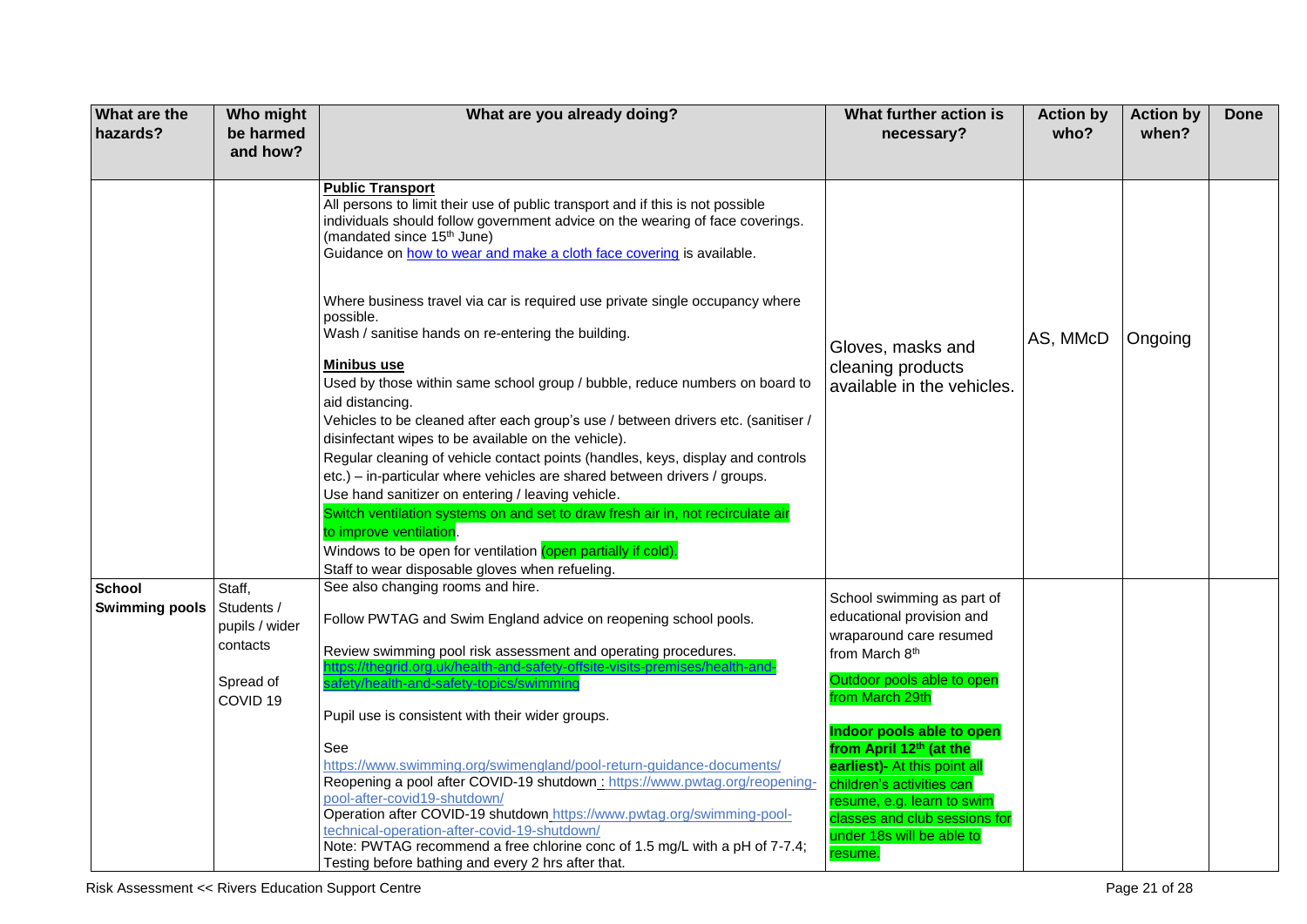| What are the<br>hazards? | Who might<br>be harmed<br>and how?                                                                      | What are you already doing?                                                                                                                                                                                                                                                                                                                                                                                                                                                                                                                                                                                                                                                                                                                                                                                                                                                                                                                                                                                                                                                                                                                                                                                                                                                                                                                                                                                    | What further action is<br>necessary?                                                                                                                                                                                                                                                                                           | <b>Action by</b><br>who? | <b>Action by</b><br>when? | Done |
|--------------------------|---------------------------------------------------------------------------------------------------------|----------------------------------------------------------------------------------------------------------------------------------------------------------------------------------------------------------------------------------------------------------------------------------------------------------------------------------------------------------------------------------------------------------------------------------------------------------------------------------------------------------------------------------------------------------------------------------------------------------------------------------------------------------------------------------------------------------------------------------------------------------------------------------------------------------------------------------------------------------------------------------------------------------------------------------------------------------------------------------------------------------------------------------------------------------------------------------------------------------------------------------------------------------------------------------------------------------------------------------------------------------------------------------------------------------------------------------------------------------------------------------------------------------------|--------------------------------------------------------------------------------------------------------------------------------------------------------------------------------------------------------------------------------------------------------------------------------------------------------------------------------|--------------------------|---------------------------|------|
|                          |                                                                                                         | Recalculate bather load to ensure social distancing and communicate new<br>maximum numbers to all users. (min 3 sqm per bather is only a start point, see<br>Swim England recommended figures 6 sqm+)<br>Hiring and lettings risk assessments on delivery, bather numbers and social<br>distancing required from hirers. Review in line with wider roadmap dates.<br>Ensure these are robust and follow national advice from Swim England. School<br>to provide their operating procedures to hirers (NOP/EAP) and include details on<br>measures taken to control COVID-19.<br>Areas used to be cleaned after use / before occupation by school.<br>See COVID-19 considerations for swimming https://thegrid.org.uk/health-and-<br>safety-offsite-visits-premises/health-and-safety/health-and-safety-<br>opics/swimming<br><b>Swimming pools &amp; Hydrotherapy in SEND settings</b><br>Specific risk assessment required to mitigate the potential transmission of<br>COVID-19, and this must include the pool side, use of equipment and changing<br>areas, as well as the deployment of adults in a safe manner.<br>See guidance document produced by ATACP (Aquatic therapy association of<br>chartered Physios) on 10 <sup>th</sup> June 2020. This must be referred to.<br>This only applies to pools with a therapeutic use<br>https://atacp.csp.org.uk/documents/atacp-recommendations-safe-aquatic- | Club sessions and group<br>exercise classes in the water<br>for over 18s cannot resume<br>until Step 3 (from 17 May at<br>the earliest).<br>Swim England has published<br>detailed guidance for the safe<br>use of swimming pools, club<br>activity and swimming lessons<br>must adhere to this Returni<br>o the Pool guidance |                          |                           |      |
| <b>Contractors</b>       | Contractors,<br>Staff,<br>Students /<br>pupils / wider<br>contacts,<br>Spread of<br>COVID <sub>19</sub> | physiotherapy-practice-relation-covid-19-pandemic-0<br>School and any on site contractors (Catering, cleaning, FM provider etc.) to co-<br>operate and share risk assessments.<br>All contractors will read and comply with signs in reception regarding good<br>hygiene.<br>Staff and contractors are to maintain a safe distance between themselves and<br>others (2 metres where practical).<br>All contractors are to wash their hands or use alcohol-based hand sanitiser upon<br>entering the site.<br>Agree approach to scheduled / ongoing building works.<br>Where works can be conducted outside of the school day they should be.<br>Site inductions are to be carried out following social distancing principles.                                                                                                                                                                                                                                                                                                                                                                                                                                                                                                                                                                                                                                                                                  |                                                                                                                                                                                                                                                                                                                                |                          |                           |      |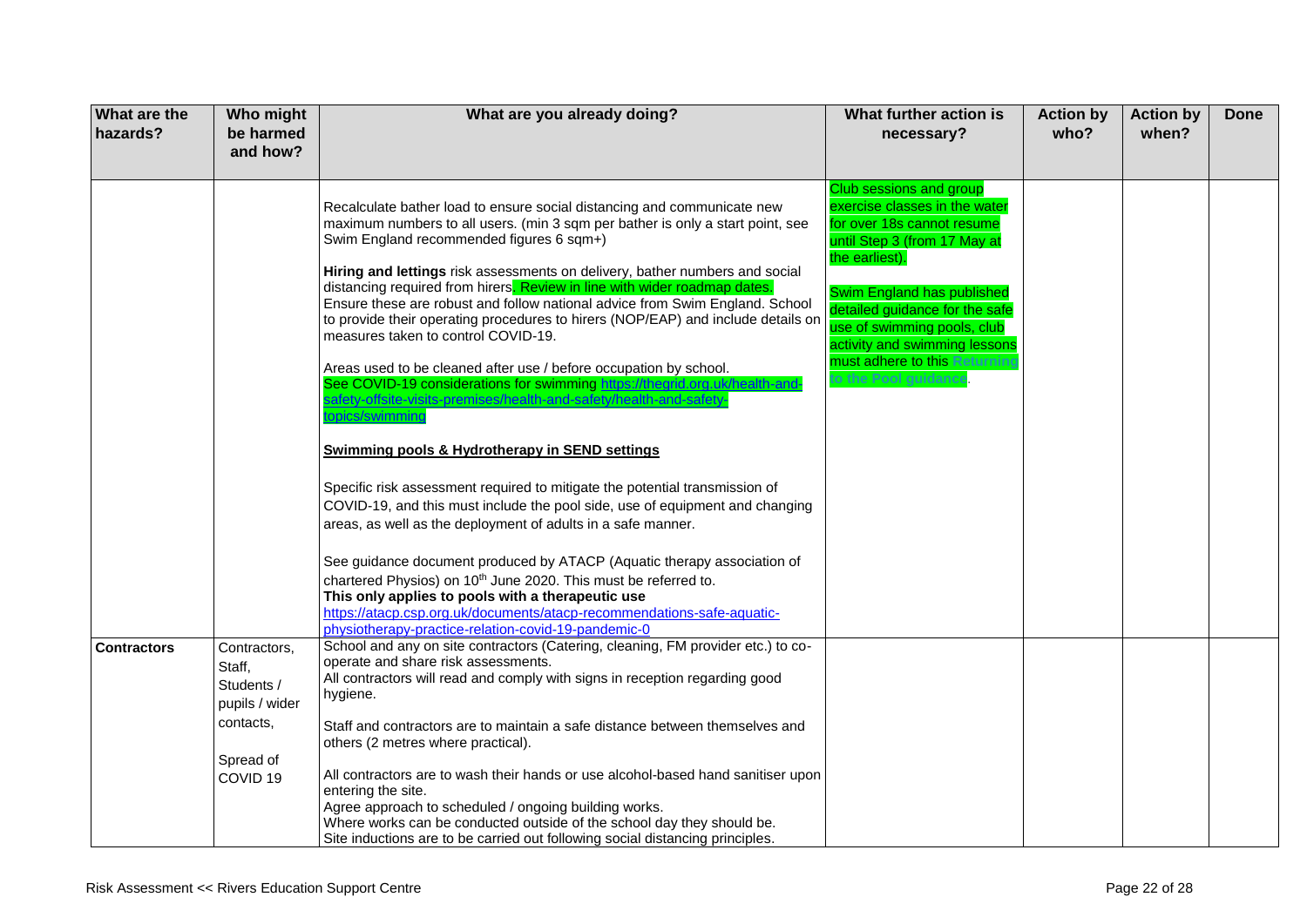| <b>What are the</b><br>hazards? | Who might<br>be harmed<br>and how? | What are you already doing?                                                                                                                                            | What further action is<br>necessary? | <b>Action by</b><br>who? | <b>Action by</b><br>when? | <b>Done</b> |
|---------------------------------|------------------------------------|------------------------------------------------------------------------------------------------------------------------------------------------------------------------|--------------------------------------|--------------------------|---------------------------|-------------|
|                                 |                                    |                                                                                                                                                                        |                                      |                          |                           |             |
|                                 |                                    | School to seek confirmation of the contractors method statement / risk                                                                                                 |                                      |                          |                           |             |
|                                 |                                    | assessment.<br>All essential / statutory maintenance deemed necessary to the safe running of                                                                           |                                      |                          |                           |             |
|                                 |                                    | the school was continued during periods of national lockdown.                                                                                                          |                                      |                          |                           |             |
| Provision of first Staff,       |                                    | It is accepted that social distancing cannot be maintained during the delivery of                                                                                      |                                      |                          |                           |             |
| aid                             | Students /                         | first aid, but physical contact should be kept to a minimum e.g. pupils apply cold                                                                                     |                                      |                          |                           |             |
|                                 | pupils / wider                     | pack, wipe, plaster where able to do so.                                                                                                                               |                                      |                          |                           |             |
|                                 | contacts                           | Wash hands before / after treatment.                                                                                                                                   |                                      |                          |                           |             |
|                                 |                                    | Those administering first aid should wear PPE appropriate to the circumstances.                                                                                        |                                      |                          |                           |             |
|                                 | Spread of                          | Where the injury was significant and thus required close care for an extended                                                                                          |                                      |                          |                           |             |
|                                 | COVID <sub>19</sub>                | period then it would be reasonable to provide PPE.                                                                                                                     |                                      |                          |                           |             |
|                                 |                                    | See also 'provision of personal care' and 'Suspected case whilst working                                                                                               |                                      |                          |                           |             |
|                                 |                                    | on site'.                                                                                                                                                              |                                      |                          |                           |             |
|                                 |                                    | First aiders to be aware of advice on CPR from The Resuscitation Council                                                                                               |                                      |                          |                           |             |
|                                 |                                    | https://www.resus.org.uk/media/statements/resuscitation-council-uk-statements-                                                                                         |                                      |                          |                           |             |
|                                 |                                    | on-covid-19-coronavirus-cpr-and-resuscitation/covid-community/                                                                                                         |                                      |                          |                           |             |
|                                 |                                    | First aid rooms can be very busy and are often small rooms. Schools should                                                                                             |                                      |                          |                           |             |
|                                 |                                    | make arrangement for only one person being treated in the first aid room at a                                                                                          |                                      |                          |                           |             |
|                                 |                                    | time and allocate another room / area as a waiting/collection area.                                                                                                    |                                      |                          |                           |             |
|                                 |                                    | If daily medication is administered from 1 <sup>st</sup> aid rooms then consider if this needs                                                                         |                                      |                          |                           |             |
| <b>Provision of</b>             | Staff,                             | relocating to reduce demand on space.<br>Additional PPE in place if required e.g. for intimate care, to be risk assessed and                                           | <b>Extensive PPE be made</b>         | AC, MMcD                 |                           |             |
| personal care                   | Students /                         | to be based on nature of task and level of contact (e.g. disposable apron,                                                                                             | available to staff -                 |                          |                           |             |
|                                 | pupils / wider                     | gloves, fluid resistant surgical mask (type IIR) and if there is a risk of splashing                                                                                   | reception.                           |                          |                           |             |
|                                 | contacts                           | to the eyes e.g. coughing, spitting, vomiting then eye protection (e.g. face shield                                                                                    |                                      |                          |                           |             |
|                                 |                                    | / visor) should be worn.) Face visors or shields should not be worn as an<br>alternative to face coverings. Ensure any reusable PPE such as face visors are            |                                      |                          |                           |             |
|                                 | Spread of                          | cleaned after use.                                                                                                                                                     |                                      |                          |                           |             |
|                                 | COVID <sub>19</sub>                |                                                                                                                                                                        |                                      |                          |                           |             |
|                                 |                                    | Where a child falls ill with Coronavirus symptoms whilst on site (new continuous                                                                                       |                                      |                          |                           |             |
|                                 |                                    | cough, high temperature cough or a loss of, or change, in your normal sense of<br>taste or smell.) then school staff supervising the child while they await collection |                                      |                          |                           |             |
|                                 |                                    | should wear PPE (a fluid resistant surgical mask) if a distance of 2m cannot be                                                                                        |                                      |                          |                           |             |
|                                 |                                    | maintained.                                                                                                                                                            |                                      |                          |                           |             |
|                                 |                                    | If direct care (such as for a very young child or a child with complex needs) is                                                                                       |                                      |                          |                           |             |
|                                 |                                    | required then staff giving care to wear a fluid resistant surgical mask, disposable                                                                                    |                                      |                          |                           |             |
|                                 |                                    | apron and gloves.                                                                                                                                                      |                                      |                          |                           |             |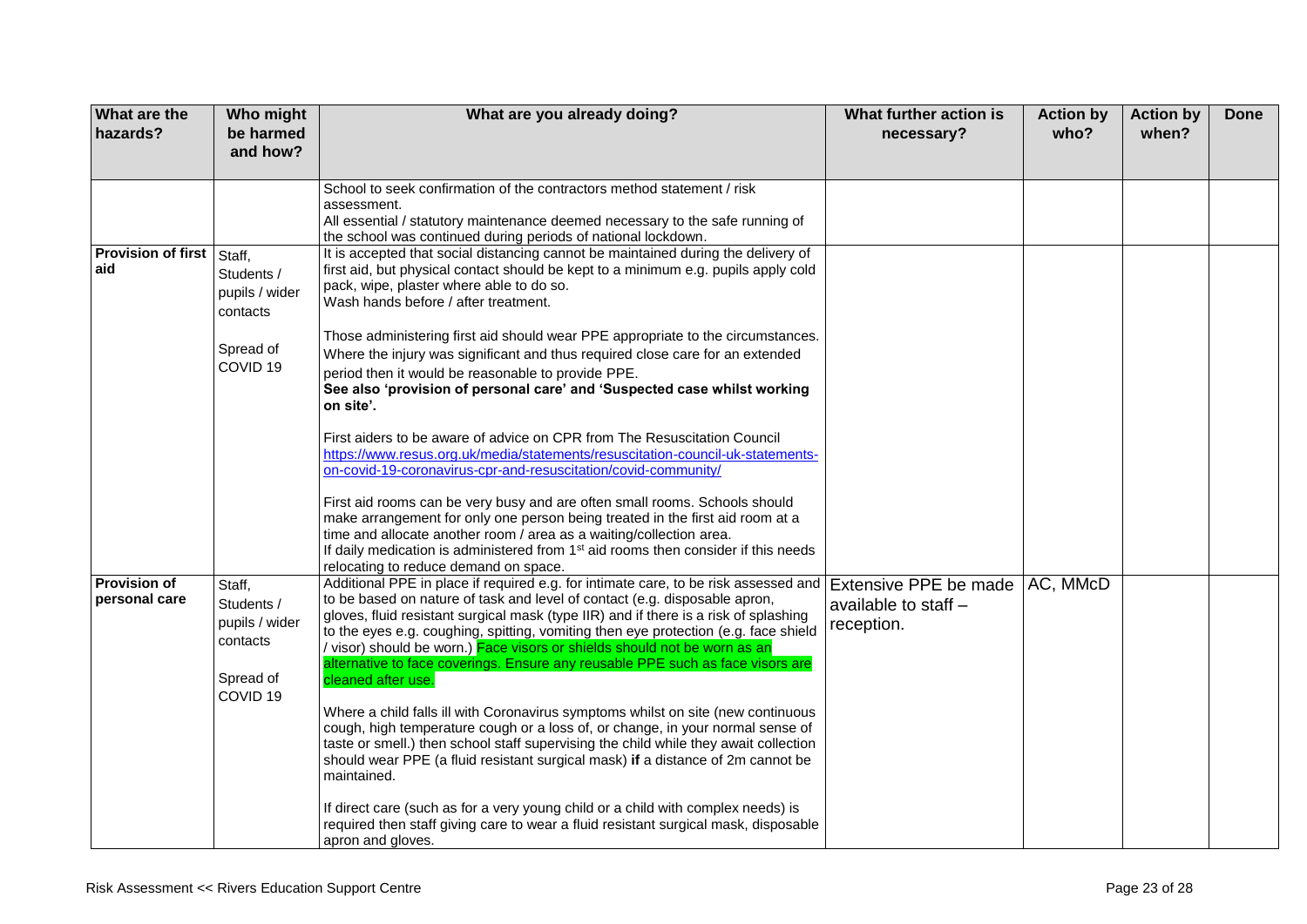| What are the<br>hazards?                                   | Who might<br>be harmed<br>and how?                                                     | What are you already doing?                                                                                                                                                                                                                                                                                                                                                                                                                                                                                                                                                                                                                                                               | What further action is<br>necessary? | <b>Action by</b><br>who? | <b>Action by</b><br>when? | <b>Done</b> |
|------------------------------------------------------------|----------------------------------------------------------------------------------------|-------------------------------------------------------------------------------------------------------------------------------------------------------------------------------------------------------------------------------------------------------------------------------------------------------------------------------------------------------------------------------------------------------------------------------------------------------------------------------------------------------------------------------------------------------------------------------------------------------------------------------------------------------------------------------------------|--------------------------------------|--------------------------|---------------------------|-------------|
| Emergency<br>procedures (Fire<br>alarm activations<br>etc) | Staff,<br>Students /<br>pupils / wider<br>contacts<br>Spread of<br>COVID <sub>19</sub> | Emergency evacuations are to take place following social distancing principles<br>as far as is reasonably practicable (this will be impacted during evacuation, but<br>will be for short period).<br>Maintain groups / bubbles at assembly points.<br>Increased supervision and reiteration of messages to occupants                                                                                                                                                                                                                                                                                                                                                                      |                                      |                          |                           |             |
| Deliveries &<br>Waste collection.                          | Staff,<br>Students /<br>pupils / wider<br>contacts<br>Spread of<br>COVID <sub>19</sub> | Do not approach delivery staff, allow packages to be left in a safe place.<br>Hands are to be thoroughly washed after handling all deliveries or waste<br>materials.<br>Waste collections made when the minimum number of persons are on site (i.e.<br>after normal opening hours).                                                                                                                                                                                                                                                                                                                                                                                                       |                                      |                          |                           |             |
| <b>Premises safety</b>                                     | Staff,<br>Students /<br>pupils<br>Wider<br>safeguarding /<br>safety risks              | Ensure all 'normal' tasks / compliance checks are being carried out/planned<br>such as fire alarm testing, legionella controls, servicing of equipment, PAT<br>testing etc.<br>Ensure all key services are operational<br>Legionella<br>Any new 'seldomly' used water outlets to be flushed weekly.<br>Post any lockdown / in the event of closure of any part of the building i.e. where<br>weekly flushing of outlets has not taken place then chlorination / flushing of<br>whole system should take place.<br>Ensure key fire doors are not being compromised / wedged open (those<br>protected stairwells, cross corridor, on single directional routes etc.)                        |                                      |                          |                           |             |
| Lack of<br>awareness of<br>PHE / school<br>controls        | Staff,<br>Students /<br>pupils / wider<br>contacts<br>Spread of<br>COVID <sub>19</sub> | All staff consulted on plans and risk assessment.<br>Parents/ carers and pupils informed of measures in place to protect them<br>Posters will be displayed in the reception, welfare areas and in suitable places<br>around site.<br>Clear briefing for all personnel on site, warning them of the risks posed by the<br>virus as well as the control measures outlined in this assessment and from<br>government guidance.<br>Volunteers, peripatetic, temporary / supply staff, sports coaches and other<br>providers are briefed on school's arrangements for managing and minimising<br>risk, including need to maintain distance (2m where possible) from other staff<br>and pupils. |                                      |                          |                           |             |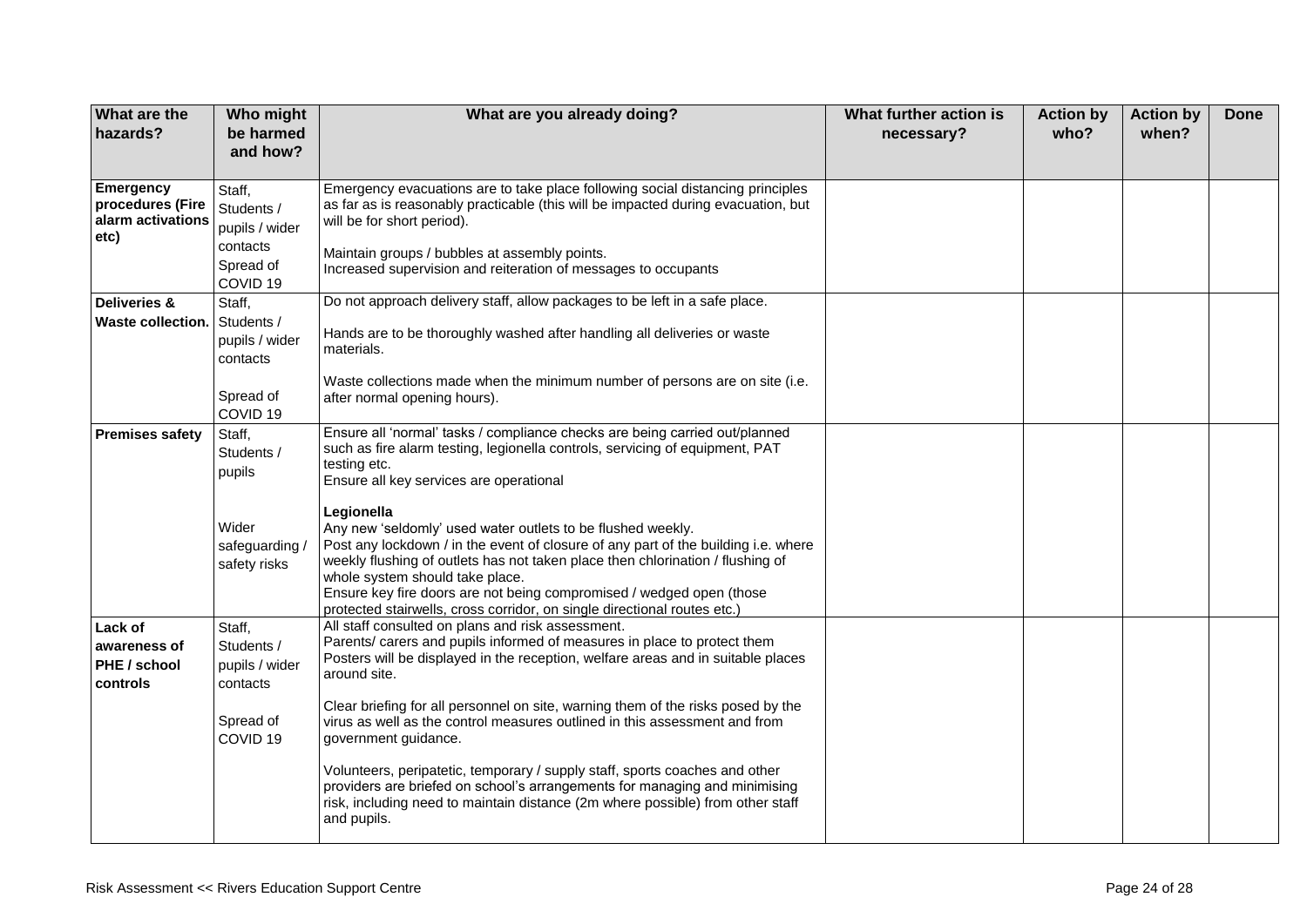| <b>What are the</b><br>hazards? | Who might<br>be harmed<br>and how?                      | What are you already doing?                                                                                                                                                                                                                                                   | What further action is<br>necessary?                                                                                                                                                                                                   | <b>Action by</b><br>who? | <b>Action by</b><br>when? | Done |
|---------------------------------|---------------------------------------------------------|-------------------------------------------------------------------------------------------------------------------------------------------------------------------------------------------------------------------------------------------------------------------------------|----------------------------------------------------------------------------------------------------------------------------------------------------------------------------------------------------------------------------------------|--------------------------|---------------------------|------|
| <b>Staffing levels</b>          | Staff,<br>Students /<br>pupils<br>Spread of<br>COVID 19 | Dynamic decisions on staffing levels made dependent on numbers / needs of<br>pupils present in school.<br>Reviewed to ensure adequate number of staff in attendance to maintain an<br>appropriate ratio with pupils and ensure key competencies (first aid etc<br>maintained) | Local operational decisions on<br>partial closure / closure to be<br>made in event of insufficient<br>available staff to supervise<br>pupils. With a move to remote<br>learning in such<br>circumstances for those pupils<br>affected. |                          |                           |      |
|                                 | Wider<br>safeguarding /<br>safety risks                 | Options such as supply staff, splitting classes, SLT cover, partial closure may be<br>required in event of staff shortages.                                                                                                                                                   |                                                                                                                                                                                                                                        |                          |                           |      |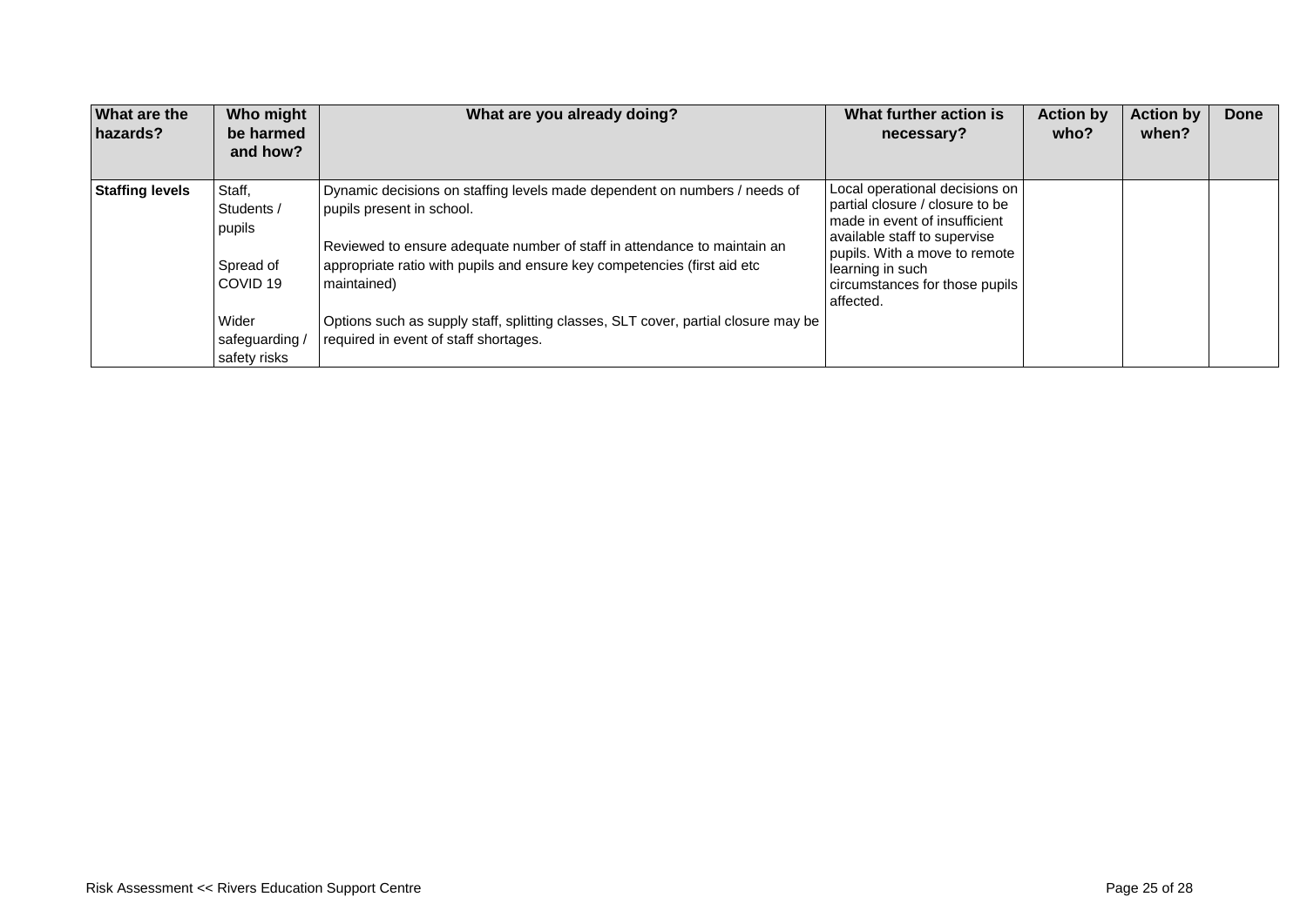## **Previous revisions**

Rev 1: updated template following issue of Government advice on July 2<sup>nd</sup> [Actions for schools during coronavirus outbreak'](https://www.gov.uk/government/publications/actions-for-schools-during-the-coronavirus-outbreak)

Rev 2: 16/07/20 updates to swimming pool section following confirmation of re-opening from 25<sup>th</sup> July, additional controls added to hire / lettings, some other minor changes;

Rev 3: 13/08/20 updated to take account in changes in national advice regarding face coverings

Rev 4: 01/09/20 updated following updated [DfE guidance on full opening](https://www.gov.uk/government/publications/actions-for-schools-during-the-coronavirus-outbreak/guidance-for-full-opening-schools) (28/8/20), [face coverings in education](https://www.gov.uk/government/publications/face-coverings-in-education) (year 7 and above), testing kits and DfE guidance on [extra curricular activity](https://www.gov.uk/government/publications/protective-measures-for-holiday-or-after-school-clubs-and-other-out-of-school-settings-for-children-during-the-coronavirus-covid-19-outbreak/protective-measures-for-out-of-school-settings-during-the-coronavirus-covid-19-outbreak)

Rev 5: 09/10/20 updated link to reporting of positive cases, use of NHS COVID-19 app and link to supplementary hire conditions added, updated Association of PE links added, changes from previous version highlighted in yellow.

Rev 6: 04/11/20 updated following revised DfE quidance (22/10/20) and [New national restrictions](https://www.gov.uk/guidance/new-national-restrictions-from-5-november) from November 5<sup>th</sup> until 2<sup>nd</sup> December (See also How New National Restrictions to control the spread of coronavirus (COVID-19) impact education, childcare and children's social care settings [https://www.gov.uk/guidance/education-and-childcare-settings-new-national-restrictions-from-5-november-2020\)](https://www.gov.uk/guidance/education-and-childcare-settings-new-national-restrictions-from-5-november-2020)

19/11/20 – minor addition only to clarify extracurricular activities / clubs can include activities related to PE, sport, music etc. where this is to enable parents / carers to work etc.

Rev 7: 01/12/20 Applicable from 2<sup>nd</sup> December updated to reflect end of national restrictions and Hertfordshire entering tier 2. Also maximum group size of 15 for singing / playing wind/ brass instruments removed and section on music revised.

14/12/20 minor update to reflect change in self-isolation period for close contacts from 14 days to 10 days with self-isolation period beginning on the day after exposure, a test or the start of symptoms.

Rev 8: 15/12/20 update to reflect the following District / Borough Councils moving into tier 3 very high alert on 12:01am on 16th December: Broxbourne, Hertsmere, Three Rivers, Watford See<https://www.gov.uk/guidance/full-list-of-local-restriction-tiers-by-area> **;** 

17/12/20 **-** minor update to reflect all of Hertfordshire entered tier 3 as from 00:01 Saturday 19th December

Rev 9: 23/12/20 update to reflect Hertfordshire entering tier 4 as from Sunday 20th December, CEV staff and students to shield, suspension of hires in line with national guidance, offer of lateral flow testing from 1st week in January.

Rev 10: 04/01/21 updated in line with revised national [guidance on return in January 2021](https://www.gov.uk/government/publications/schools-and-childcare-settings-return-in-january-2021/schools-and-childcare-settings-return-in-january-2021) and Contingency framework implementation this applies to Schools in Broxbourne, Watford , Three Rivers and Hertsmere [https://www.gov.uk/government/publications/coronavirus-covid-19-contingency](https://www.gov.uk/government/publications/coronavirus-covid-19-contingency-framework-for-education-and-childcare-settings)[framework-for-education-and-childcare-settings](https://www.gov.uk/government/publications/coronavirus-covid-19-contingency-framework-for-education-and-childcare-settings) changes highlighted in yellow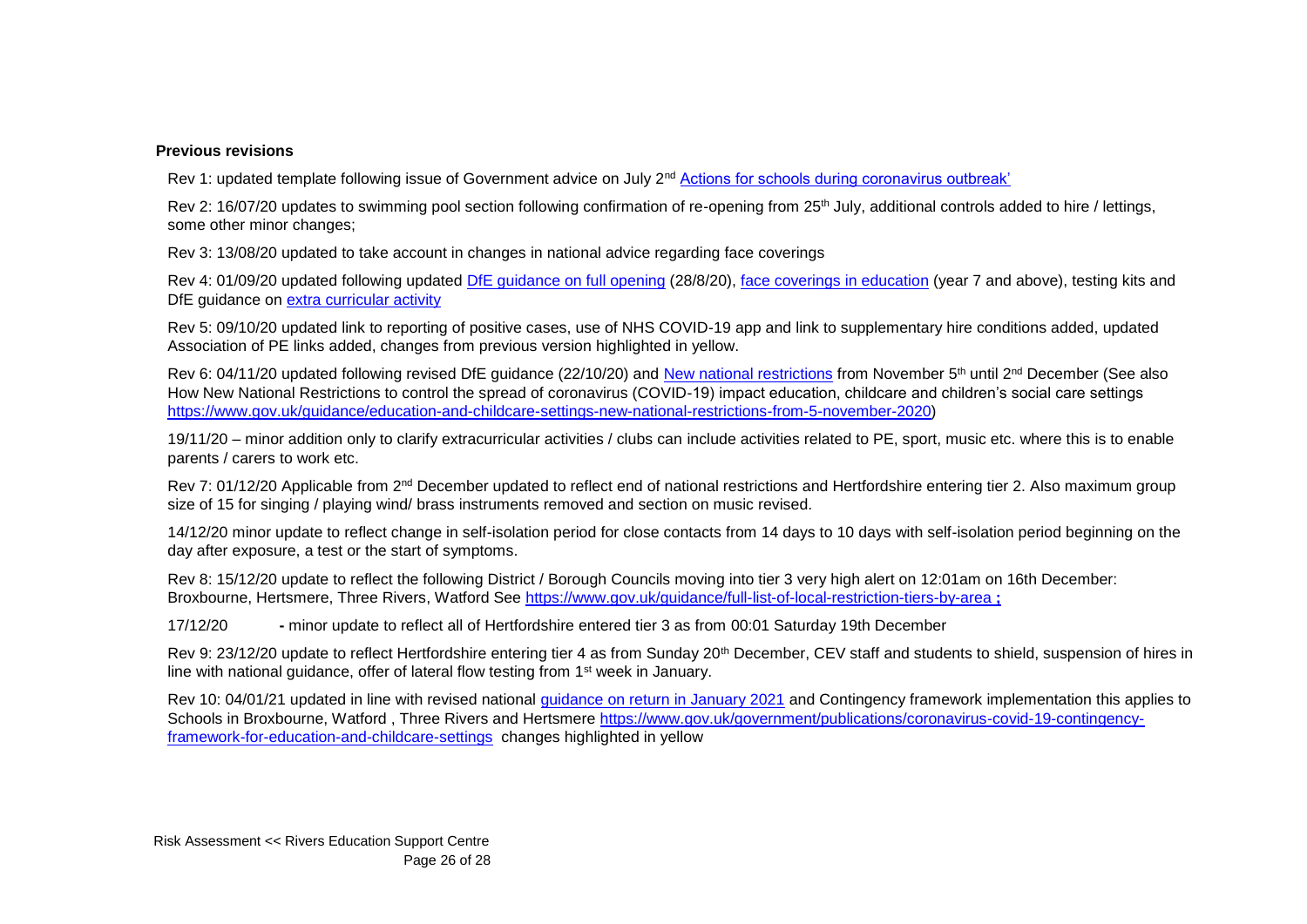**Relevant** links Guidance for educational settings <https://www.gov.uk/government/collections/guidance-for-schools-coronavirus-covid-19>

Guidance for full opening from Sept 2020

<https://www.gov.uk/government/publications/actions-for-schools-during-the-coronavirus-outbreak/guidance-for-full-opening-schools>

Guidance for return in Jan 2021 [https://www.gov.uk/government/publications/schools-and-childcare-settings-return-in-january-2021/schools-and](https://www.gov.uk/government/publications/schools-and-childcare-settings-return-in-january-2021/schools-and-childcare-settings-return-in-january-2021)[childcare-settings-return-in-january-2021](https://www.gov.uk/government/publications/schools-and-childcare-settings-return-in-january-2021/schools-and-childcare-settings-return-in-january-2021)

Restricting attendance during the national lockdown: schools [https://www.gov.uk/government/publications/actions-for-schools-during-the-coronavirus](https://www.gov.uk/government/publications/actions-for-schools-during-the-coronavirus-outbreak)[outbreak](https://www.gov.uk/government/publications/actions-for-schools-during-the-coronavirus-outbreak)

Schools Coronavirus (COVID-19) Operational guidance applies from March 8th [https://assets.publishing.service.gov.uk/government/uploads/system/uploads/attachment\\_data/file/964351/Schools\\_coronavirus\\_operational\\_guidance.](https://assets.publishing.service.gov.uk/government/uploads/system/uploads/attachment_data/file/964351/Schools_coronavirus_operational_guidance.pdf) [pdf](https://assets.publishing.service.gov.uk/government/uploads/system/uploads/attachment_data/file/964351/Schools_coronavirus_operational_guidance.pdf)

Contingency Framework [https://www.gov.uk/government/publications/coronavirus-covid-19-contingency-framework-for-education-and-childcare](https://www.gov.uk/government/publications/coronavirus-covid-19-contingency-framework-for-education-and-childcare-settings)**[settings](https://www.gov.uk/government/publications/coronavirus-covid-19-contingency-framework-for-education-and-childcare-settings)** 

Protective measures for holiday and after-school clubs [https://www.gov.uk/government/publications/protective-measures-for-holiday-or-after-school](https://www.gov.uk/government/publications/protective-measures-for-holiday-or-after-school-clubs-and-other-out-of-school-settings-for-children-during-the-coronavirus-covid-19-outbreak/protective-measures-for-out-of-school-settings-during-the-coronavirus-covid-19-outbreak#consider-group)[clubs-and-other-out-of-school-settings-for-children-during-the-coronavirus-covid-19-outbreak/protective-measures-for-out-of-school-settings-during-the](https://www.gov.uk/government/publications/protective-measures-for-holiday-or-after-school-clubs-and-other-out-of-school-settings-for-children-during-the-coronavirus-covid-19-outbreak/protective-measures-for-out-of-school-settings-during-the-coronavirus-covid-19-outbreak#consider-group)[coronavirus-covid-19-outbreak#consider-group](https://www.gov.uk/government/publications/protective-measures-for-holiday-or-after-school-clubs-and-other-out-of-school-settings-for-children-during-the-coronavirus-covid-19-outbreak/protective-measures-for-out-of-school-settings-during-the-coronavirus-covid-19-outbreak#consider-group)

Face coverings in Education<https://www.gov.uk/government/publications/face-coverings-in-education>

New National Restrictions to control the spread of coronavirus (COVID-19) impact education, childcare and children's social care settings

<https://www.gov.uk/guidance/education-and-childcare-settings-new-national-restrictions-from-5-november-2020>

New national restrictions from Nov 5<sup>th</sup> <https://www.gov.uk/guidance/new-national-restrictions-from-5-november>

Cleaning of non-healthcare settings<https://www.gov.uk/government/publications/covid-19-decontamination-in-non-healthcare-settings>

Managing premises [https://www.gov.uk/government/publications/managing-school-premises-during-the-coronavirus-outbreak/managing-school](https://www.gov.uk/government/publications/managing-school-premises-during-the-coronavirus-outbreak/managing-school-premises-which-are-partially-open-during-the-coronavirus-outbreak#other-points-to-consider)[premises-which-are-partially-open-during-the-coronavirus-outbreak#other-points-to-consider](https://www.gov.uk/government/publications/managing-school-premises-during-the-coronavirus-outbreak/managing-school-premises-which-are-partially-open-during-the-coronavirus-outbreak#other-points-to-consider)